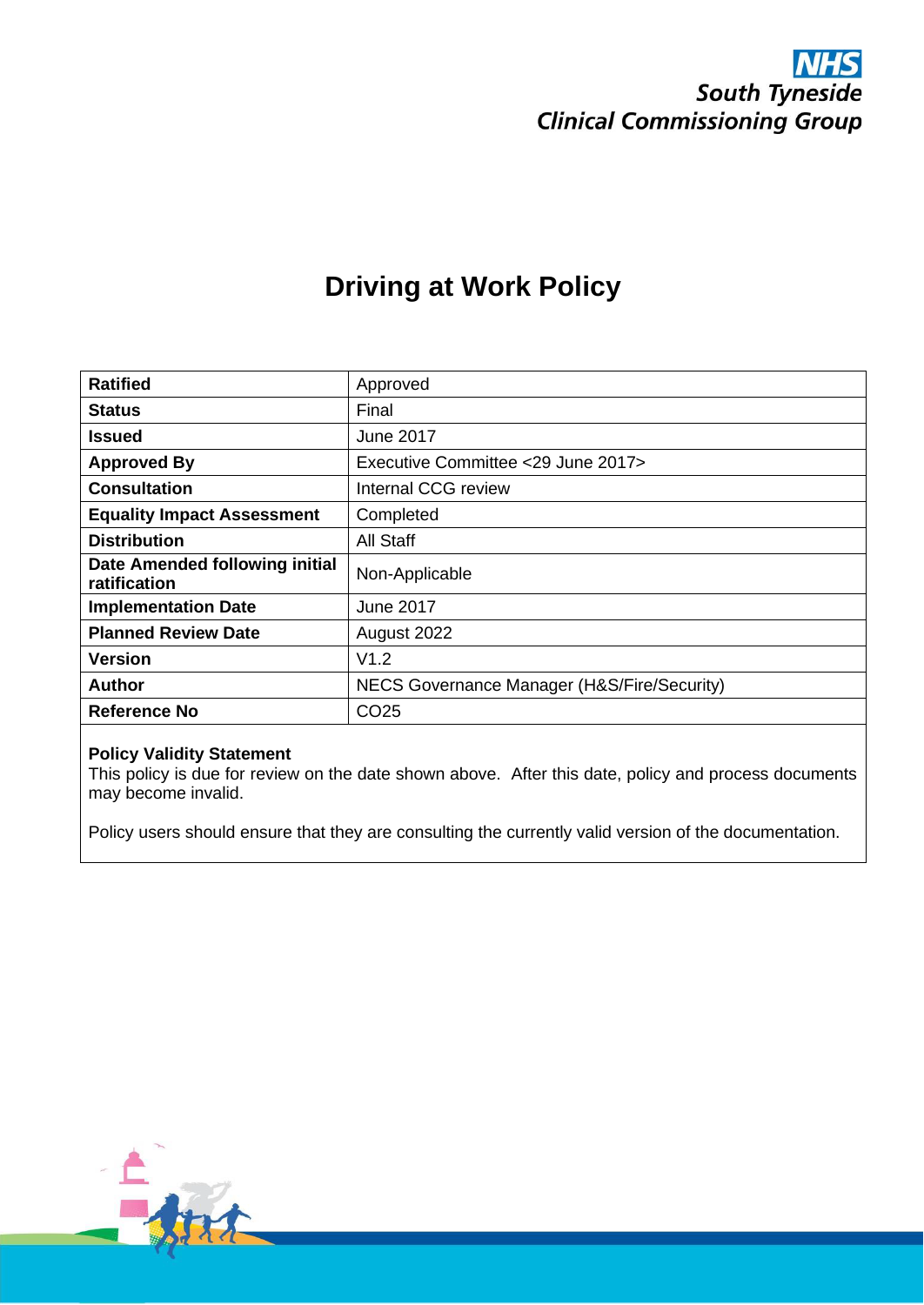## **Version Control**

| <b>Version</b> | <b>Release Date</b> | <b>Author</b>                                                              | <b>Update comments</b>                                                                                                |
|----------------|---------------------|----------------------------------------------------------------------------|-----------------------------------------------------------------------------------------------------------------------|
| V1             | March 2017          | Mr Lee Crowe,<br>Governance Manager<br>(H&S/Fire/Security),<br><b>NECS</b> | <b>New Policy</b>                                                                                                     |
| V1.1           | May 2020            | Lee Crowe,<br>Governance Manager<br>(H&S/Fire/Security),<br><b>NECS</b>    | Extension request in light<br>of COVID19. No legislation<br>updates or external<br>environment impacts<br>identified. |
| V1.2           | March 2021          | Lee Crowe,<br>Governance Manager<br>(H&S/Fire/Security),<br><b>NECS</b>    | Extension request in light<br>of COVID19. No legislation<br>updates or external<br>environment impacts<br>identified. |

## **Approval**

| Role     | <b>Name</b>                    | Date             |
|----------|--------------------------------|------------------|
| Approval | <b>Executive Committee</b>     | June 2017 (1)    |
| Approval | Director of Operations         | May 2020 (1.1)   |
| Approval | Virtual Executive<br>Committee | April 2021 (1.2) |

## **Review**

This document will be reviewed 3 years from its issue date.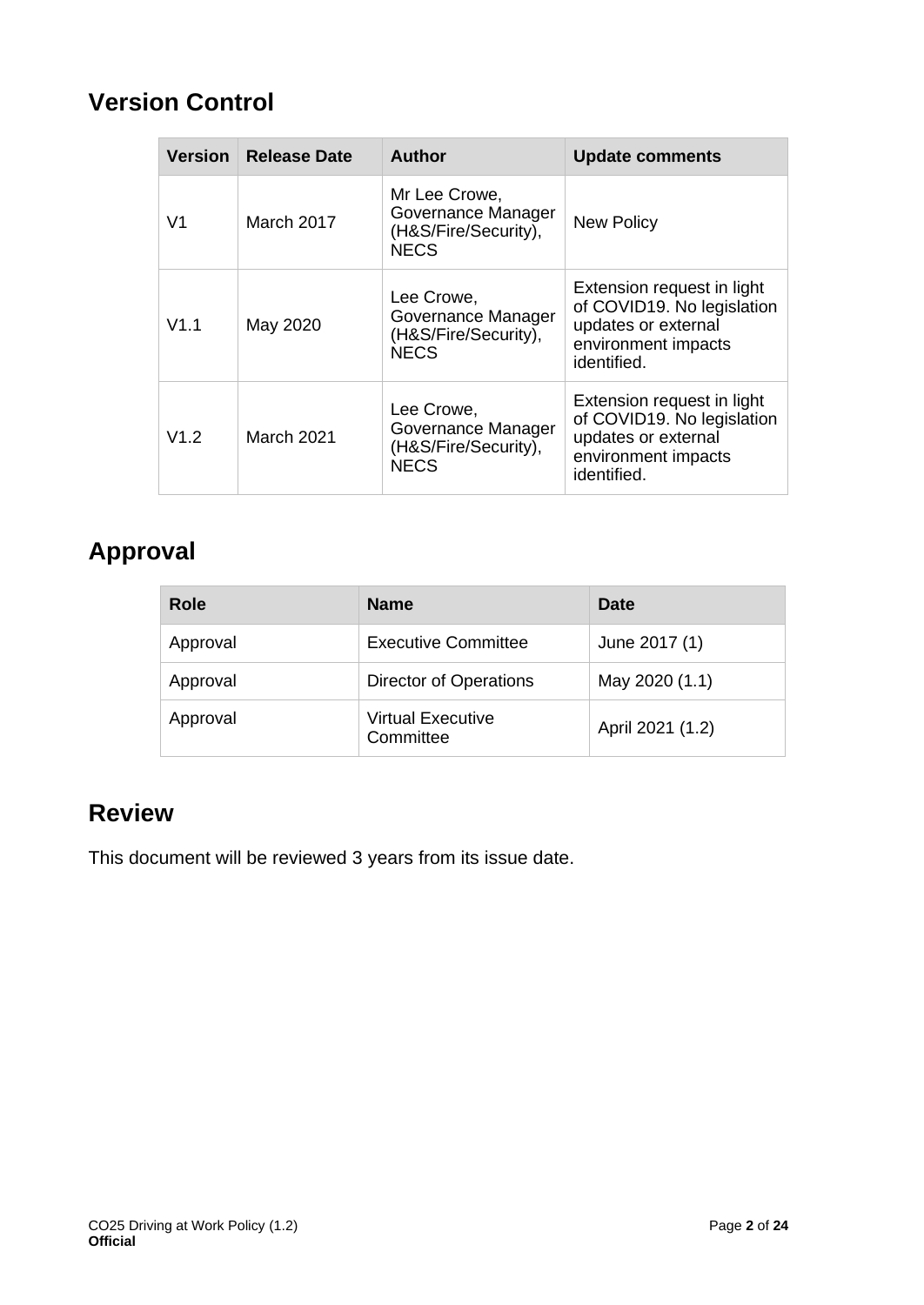## **Contents**

| 1.               |     |  |
|------------------|-----|--|
|                  | 1.1 |  |
|                  | 1.2 |  |
| 2.               |     |  |
| 3.               |     |  |
|                  | 3.1 |  |
|                  | 3.2 |  |
|                  | 3.3 |  |
|                  | 3.4 |  |
|                  | 3.5 |  |
| 4.               |     |  |
| 5.               |     |  |
| 6.               |     |  |
| $\overline{7}$ . |     |  |
|                  | 7.1 |  |
|                  | 7.2 |  |
|                  | 7.3 |  |
| 8.               |     |  |
|                  | 8.1 |  |
|                  | 8.2 |  |
|                  | 8.3 |  |
| 9.               |     |  |

| Appendix 4 DOCUMENTATION AND DECLARATION FORM FOR ELIGIBLE DRIVERS 24 |  |
|-----------------------------------------------------------------------|--|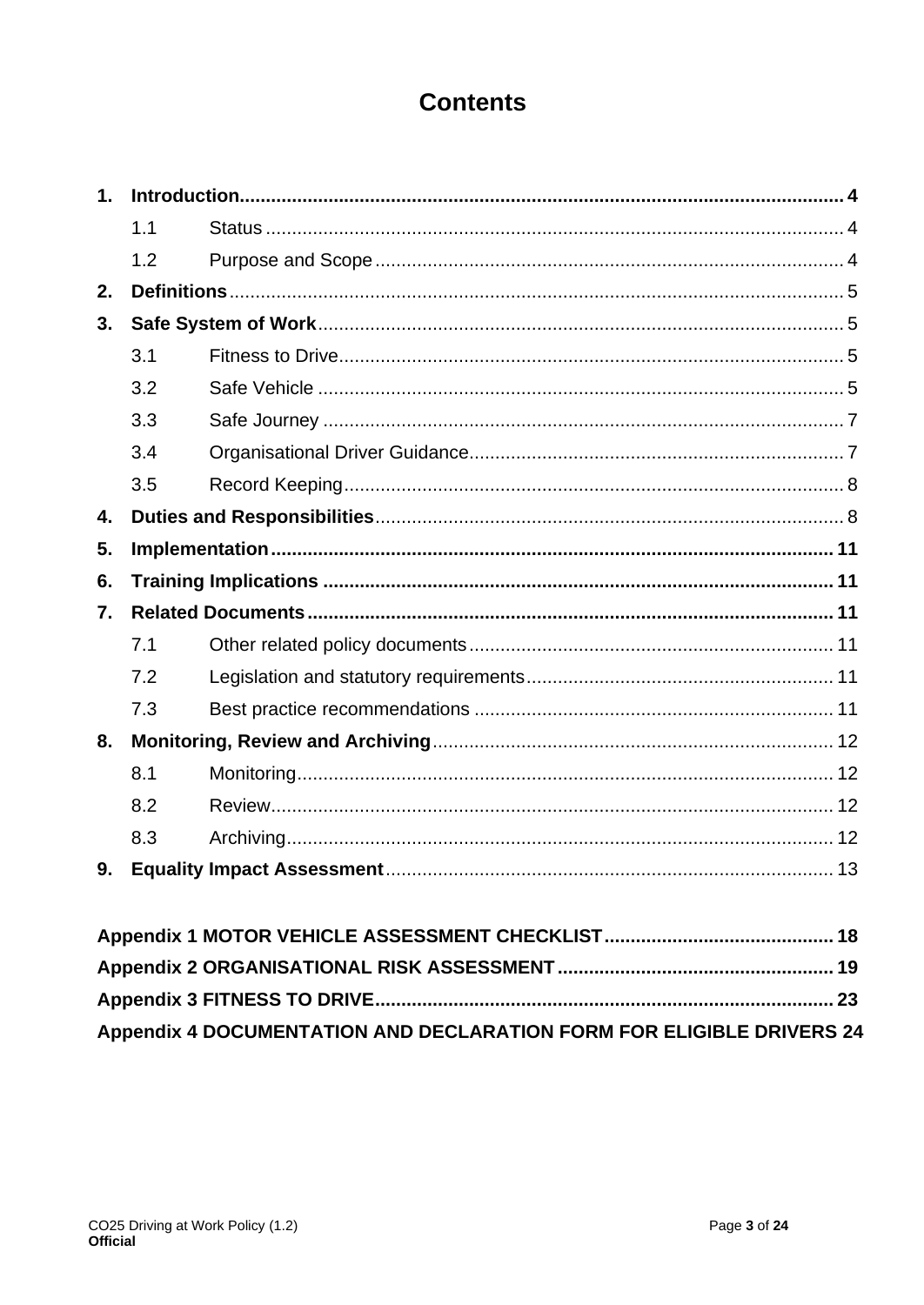#### **1. Introduction**

<span id="page-3-0"></span>NHS South Tyneside CCG (the CCG) has a number of general specific duties to protect the health, safety and wellbeing of those in their employment and of those who are affected by the conduct of their business. Within the Health and Safety at Work Act 1974 the CCG must;

- Lay down a safe system of work;
- Provide safe premises and/or place of work; and
- Provide safe plant and equipment.

#### **1.1 Status**

This policy is a corporate policy.

#### **1.2 Purpose and Scope**

HSE Guidelines, 'Driving at Work', state that "health and safety law applies to onthe-road work activities as to all work activities and the risks should be effectively managed within a health and safety system".

The CCG recognises that it employs large numbers of staff who are required as part of their employment to drive vehicles whilst at work. In this context driving at work means 'driving whilst paid and in connection with the drivers work activities'. In driving at work staff are exposed to significant risks, and could place colleagues and members of the public at risk also.

Eligible drivers within the CCG can be those who lease or use their own car for business purposes and have applied and been accepted through the Travel and Expenses policy procedure.

The CCG recognises that failure in their duty of care towards employees who drive for business purposes could result in a breach of the Corporate Manslaughter and Homicide Act 2007. This affects all vehicles used for work under Health and Safety Law employers must make sure that work equipment is suitable for its intended use and that it is properly maintained and used under the Provision and Use of Work Equipment Regulations1998. Within this policy the Management of Health and Safety at Work Regulations 1999 and Road Traffic legislation will be considered to ensure that both employees and vehicles (including private ones) are fit to be on the road. The additional occupational risks associated with driving for business purposes are related to a wide range of factors including: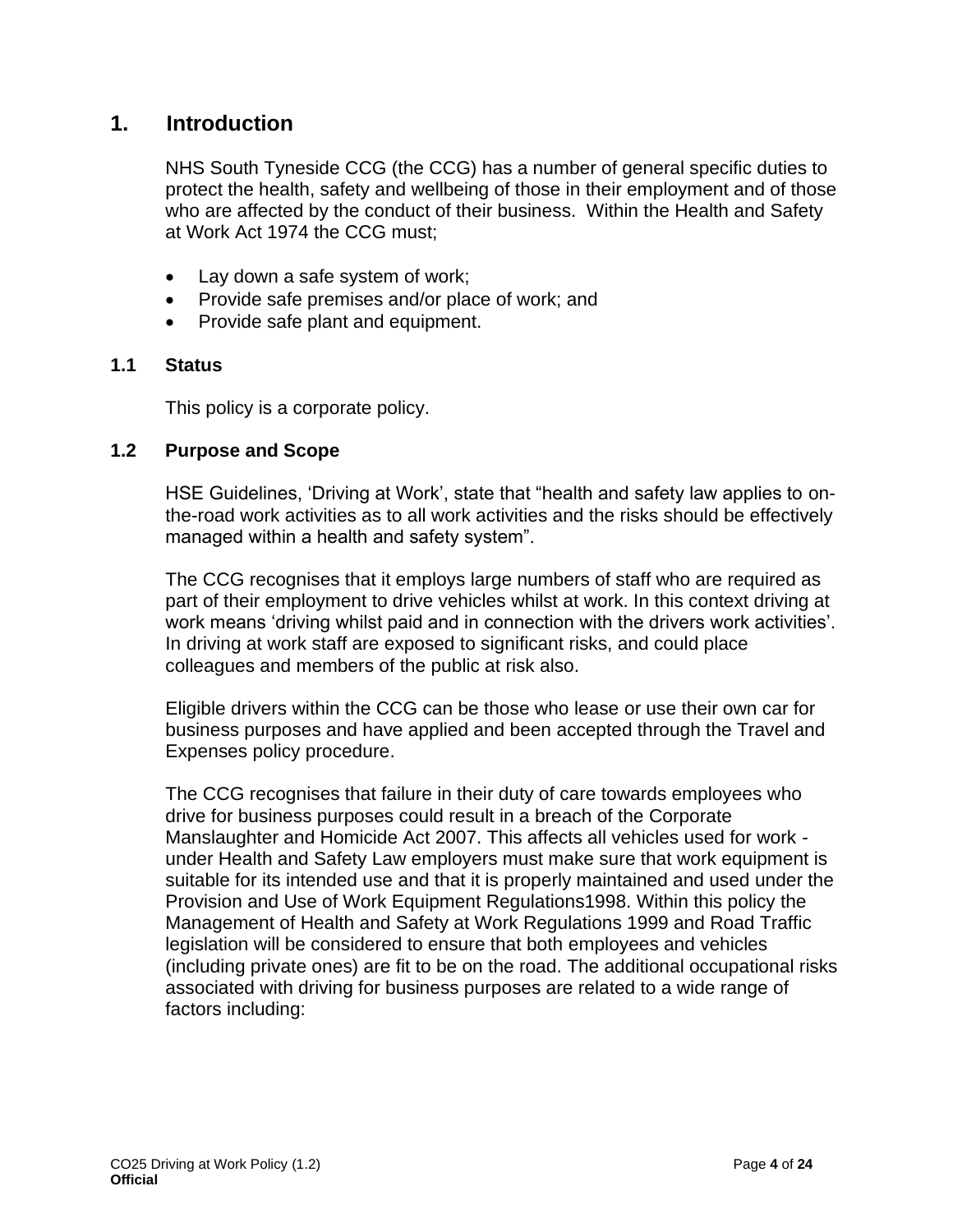- driver competence
- vehicle fitness for purpose
- total hours worked
- unaccompanied working
- Journey planning
- The nature of any goods being transported

The aim of this policy is for the CCG to commit to developing, implementing and maintaining all reasonable measures to protect the health and safety of those driving for business purposes and will act in a proactive manner to anticipate, avoid and manage situations that may expose employees to any additional or increased occupational risk that may result from driving on business for work.

#### **2. Definitions**

There are no abbreviations, technical terms or acronyms within this policy.

#### <span id="page-4-0"></span>**3. Safe System of Work**

With respect to reducing occupational risks to employees who are required to drive for business purposes procedures will be put in place to ensure:

#### <span id="page-4-1"></span>**3.1 Fitness to drive**

Employees should inform their manager about any health issue or personal circumstances that may affect their driving. Employees are legally required to inform the DVLA of any medical condition that may affect your ability to drive safely.

The 'At a Glance Guide to the Current Medical Standards of Fitness to Drive' outlines the conditions that must be reported can be found at the following link: [http://www.dft.gov.uk/dvla/medical/ataglance.aspx](http://www.oxforddictionaries.com/definition/english/%20http:/www.oxforddictionaries.com/definition/english/helper) 

#### **3.2 Safe Vehicle**

- The organisation will ensure that through contract arrangements via NHS Fleet Solutions that competent personnel maintain all lease vehicles registered for business use to a sufficient standard.
- Employees using their own vehicles for work purposes should ensure that their vehicles are adequately maintained, road worthy and are serviced as recommended by the car manufacturer. (See appendix 1)
- The organisation will ensure that drivers of lease vehicles have access to technical and personal support in the case of breakdown or accidents; this is provided through NHS Fleet Solutions.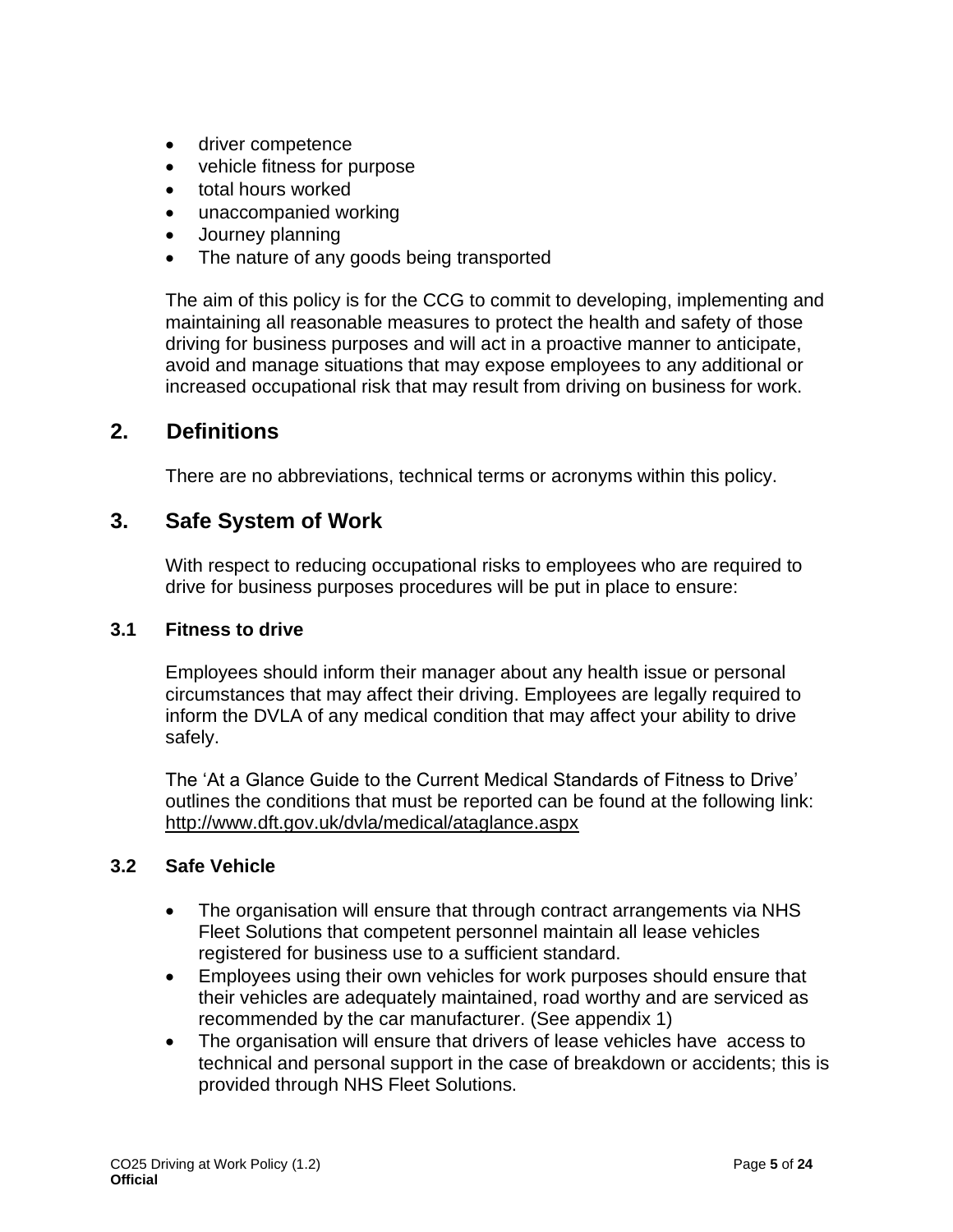- Employees using their own vehicles for work purposes should ensure that adequate access to breakdown facilities is available.
- All employees must follow the accident, incident and breakdown guidance in the Driving for Work Handbook guidance.

#### **3.2.1 Plug-in Electric Vehicles (PEV)**

Where PEV's are used the organisation will;

- Ensure that the pool vehicle is insured for business purposes and is maintained by a competent person to the standard recommended by the manufacturer.
- Where required an MOT certificate is available for the vehicle.
- Ensure that all eligible drivers have sufficient information, instruction and training before using the pool vehicle.
- Ensure that there is a car space(s) with a suitable recommended electric plug-in socket for re-charging purposes available at the organisation's base.
- Have a responsible person(s) maintain a suitable and sufficient system for monitoring pool vehicle use with the signature of the person borrowing the vehicle recorded, the date and time, the purpose of its use, the time and signature on return and any problems identified with the vehicle noted. This is a minimum standard.
- Ensure that a responsible person(s) carries out a pre-use assessment check (see appendix 1, point 6-13) on the pool vehicle daily and log in a suitable and sufficient recording system.
- Ensure that the re-charging plug-in lead is kept in the pool vehicle.
- Ensure that drivers of the pool vehicle have access to technical and personal support in the case of breakdown or accidents.
- Ensure that the pool vehicle cleaned and valeted regularly.

When using the pool vehicle employees will;

- Ensure that they have had sufficient information, instruction and training on the use of the vehicle before driving it.
- Sign for the pool vehicle when taking and returning, ensuring that they report any problems identified, if any.
- Ensure the vehicle is roadworthy before driving off.
- Ensure that they plan their journey in good time, ensuring that the full battery charge is adequate for an outward and inward journey, considering traffic flow, roadworks etc. Where provision is made for re-charging the vehicle at the venue visited, the vehicle should be re-charged, where permitted.
- Report all accidents/incidents associated with driving whilst on CCG business via the SIRMS incident reporting management system.
- Where an accident or incident occurs follow the guidelines laid down in this policy.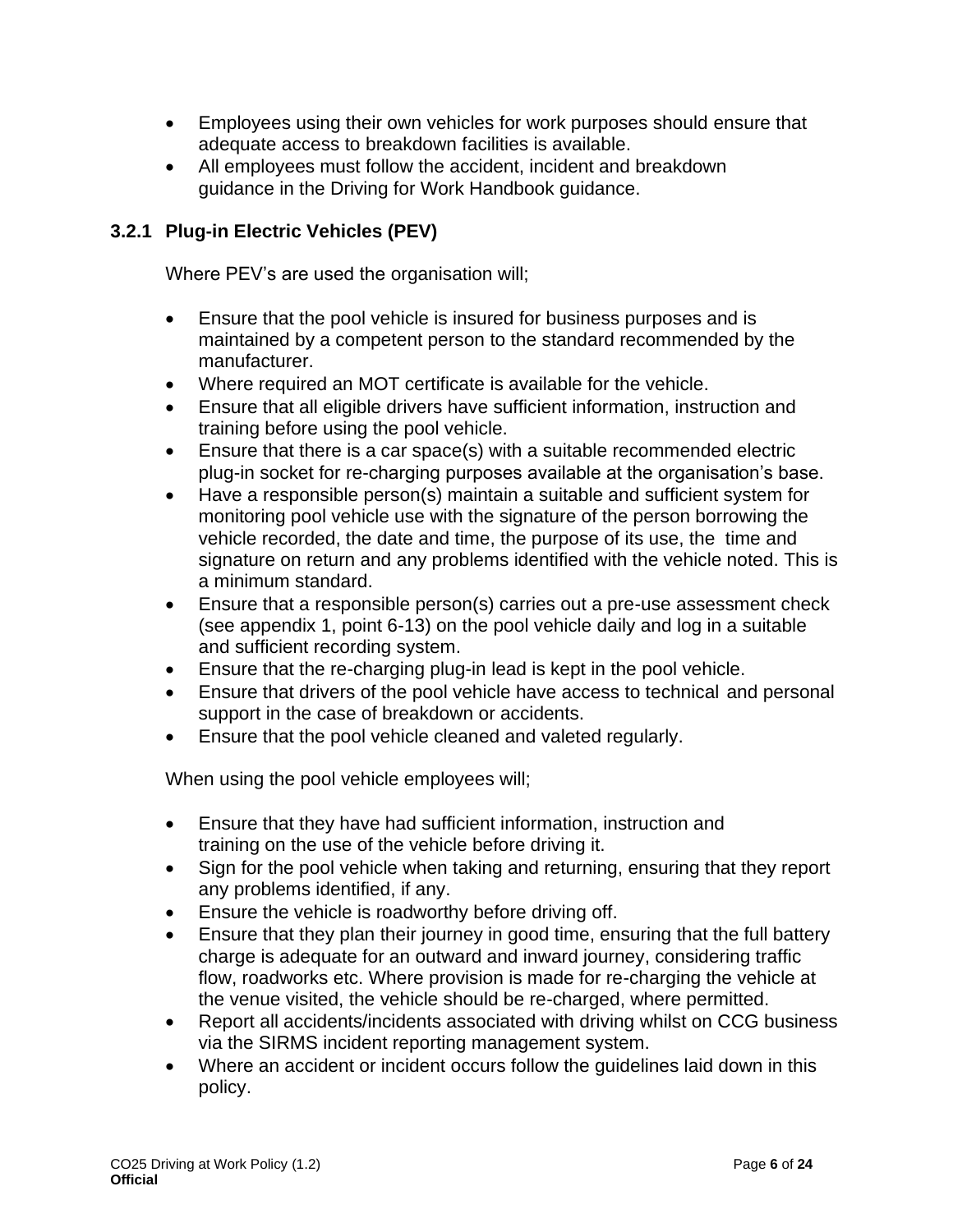- Ensure that only the organisation's technical and personal support is used in the case of breakdown or accidents.
- Ensure that they follow the same conditions as applied in this policy and drivers handbook as expected when driving their own vehicle.

#### **3.3 Safe Journey**

- All journeys should be planned in advance to ensure there is sufficient time for employees to remain within the statutory speed limits. Long journeys should be avoided where alternative transport could be used.
- The organisation recognises the particular importance of guarding against fatigue and driving stress.
- The organisation will ensure that effective and robust policies and procedures are in place to manage the hours worked by those driving on work business.
- The organisation will take all reasonably practicable measures to develop and maintain a culture of risk awareness in all drivers, particularly amongst younger drivers and those who manage their own driving activities.
- No employee driving for business purposes will be encouraged to drive in a manner that may increase the risks to themselves or to other road users.
- The organisation recognises that those driving on work business may face additional occupational risks related to lone working and will take steps to ensure that they can remain in contact with co-workers and others in a manner that allows them to seek assistance when necessary.
- The CCG will take all reasonably practicable steps to protect employees from violence and/or harassment resulting from driving for work purposes.

Further guidance on driving at work can be seen in the organisation's Safe Driving for Work Handbook.

#### **3.4 Organisational Driver Guidance**

<span id="page-6-0"></span>The CCG will take all reasonably practicable measures to ensure that those who drive as part of their employment are eligible and competent to do so. An organisational risk assessment has identified the risks associated with employees driving for business purposes. It is deemed low risk therefore further practical driver training is deemed as unnecessary by the CCG.

<span id="page-6-1"></span>The CCG will also ensure that all drivers receive information on their duties under the road traffic legislation and the Highway Code. All eligible drivers will receive a copy of the organisation's Safe Driving for Work Handbook which highlights safety of the driver, safety whilst driving and vehicle safety. All new and current employees will be expected to familiarise themselves with this and the policy. The policy and the handbook will be placed onto the intranet site.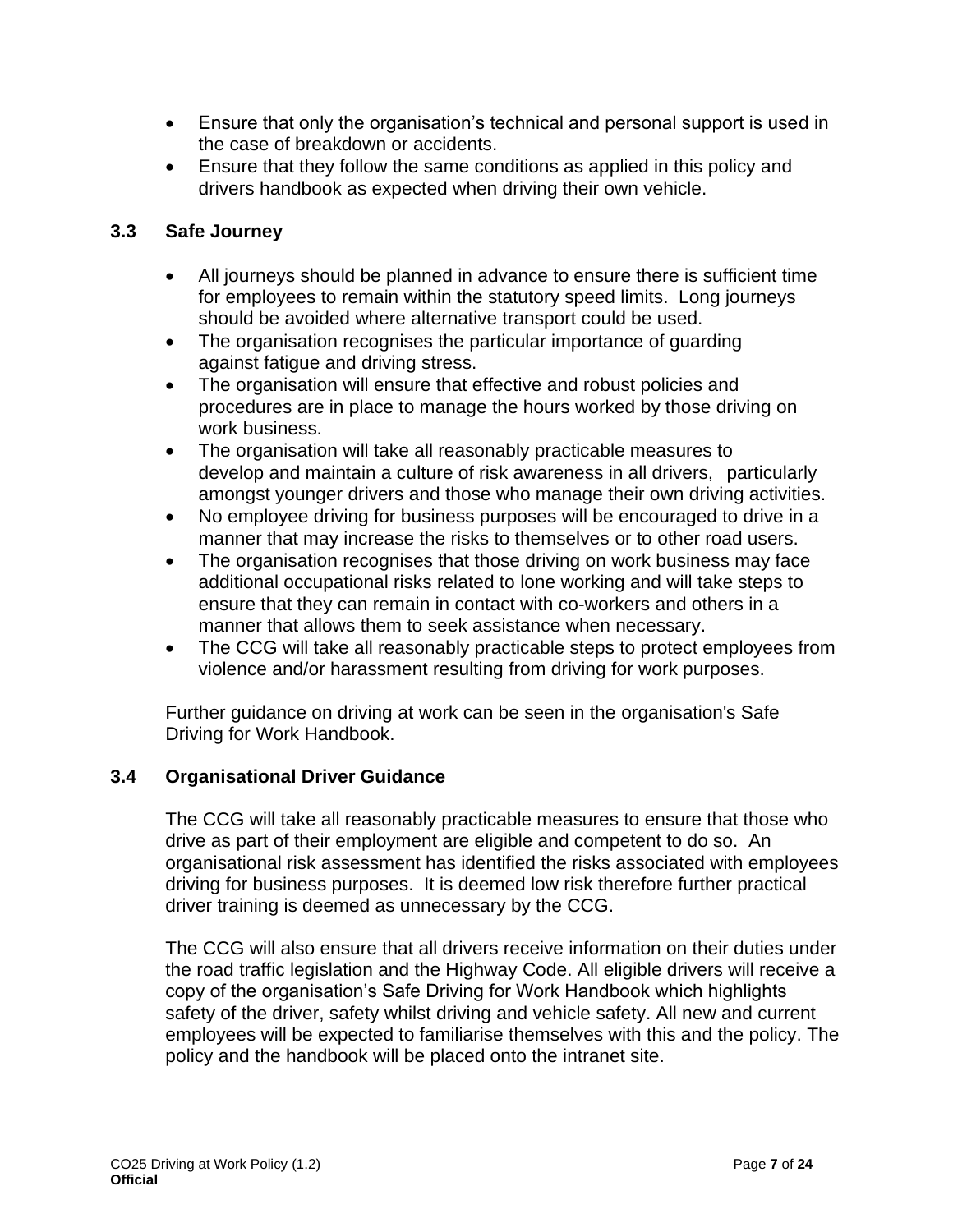#### **3.5 Record Keeping**

To ensure that full compliance measures are demonstrated the CCG will keep the following records:

- The manager will retain records of detailed risk assessments these should clearly indicate which staff and situation are covered by a risk assessment and they should detail the actions taken as a result of the assessment (appendix 2)
- The manager will retain records of information / instruction and any training of those driving for business purposes – including records for monitoring driver licenses for all eligible drivers, plus insurance, MOT and road tax (where applicable); and the drivers declaration in the employees personal file (appendix 4 )
- Driver performance records these include details of accidents and road traffic offences.
- Vehicle maintenance records these should be kept by eligible drivers and should cover mileage, insurance, repair and usage records for all vehicles which are employee owned. Lease cars within the CCG are monitored via NHS Fleet Solutions.

#### **4. Duties and Responsibilities**

| <b>Council of</b><br><b>Practices</b> | The Council of Practices has delegated responsibility to the<br>Governing Body (GB) for setting the strategic context in which<br>organisational process documents are developed, and for<br>establishing a scheme of governance for the formal review and<br>approval of such documents. |
|---------------------------------------|-------------------------------------------------------------------------------------------------------------------------------------------------------------------------------------------------------------------------------------------------------------------------------------------|
| Director of<br><b>Operations</b>      | The Director of Operations has overall responsibility for the<br>strategic direction and operational management, including<br>ensuring that CCG process documents comply with all legal,<br>statutory and good practice guidance requirements.                                            |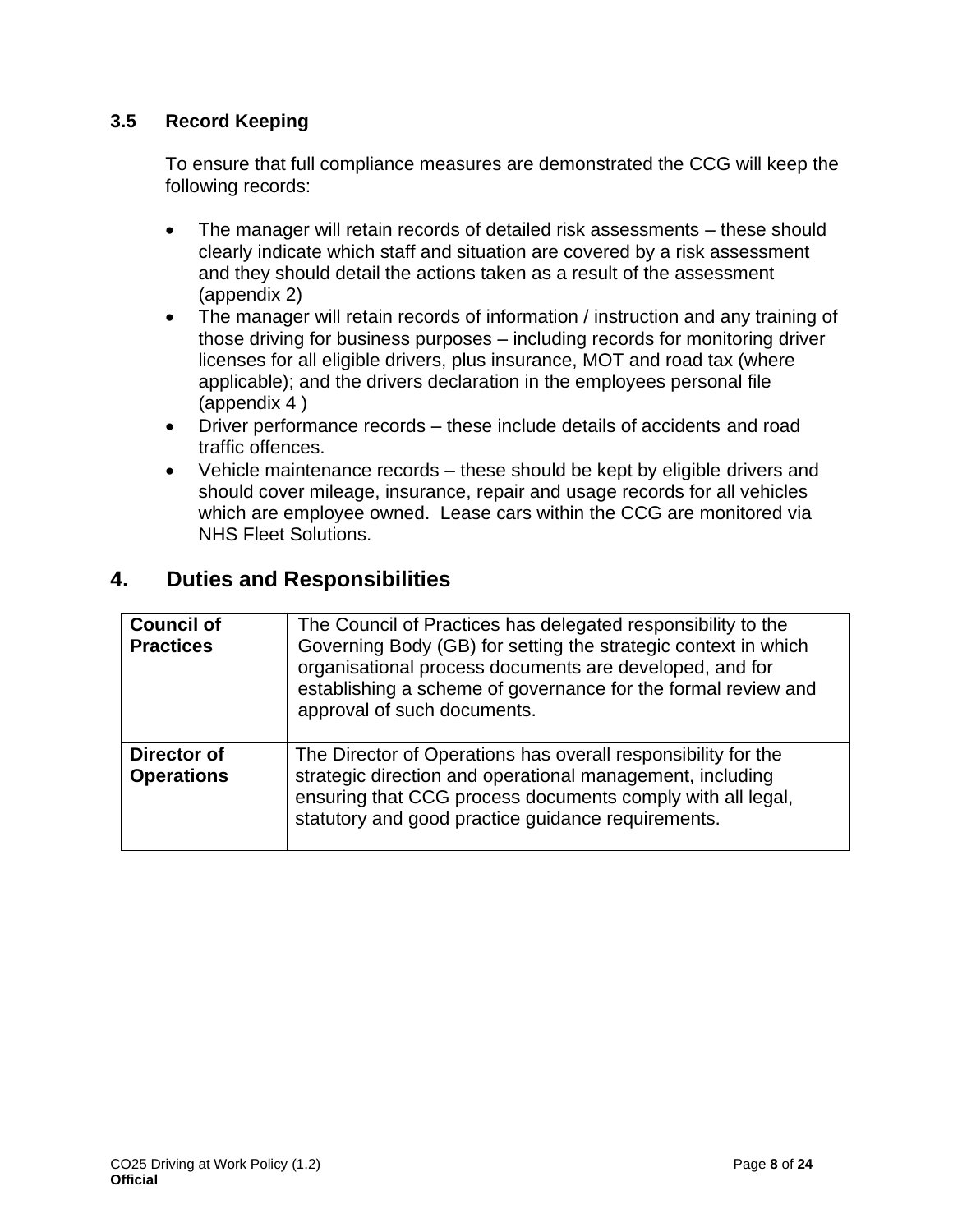| <b>CCG</b>            | To ensure safe systems of work for employees who are expected         |
|-----------------------|-----------------------------------------------------------------------|
| <b>Responsibility</b> | to drive for business purposes the organisation is responsible for:   |
|                       | Ensuring that an organisational risk assessment is carried            |
|                       |                                                                       |
|                       | out which identifies risks associated with driving on work            |
|                       | business and remedial action is taken to reduce the risks             |
|                       | to the lowest level possible (see appendix 2).                        |
|                       | Where necessary, individual risk assessments are carried<br>$\bullet$ |
|                       | out in exceptional circumstances e.g. bad weather                     |
|                       | reports, exceptionally long or unusual journey.                       |
|                       | Ensuring as far as it reasonably practicable that all those<br>٠      |
|                       | driving on business are competent and fit to do so.                   |
|                       | Provide employees with any additional information and<br>$\bullet$    |
|                       | guidelines on their duties under road traffic legislation and         |
|                       | Highway Code. These can be found in the organisations Safe            |
|                       | Driving at Work Handbook.                                             |
|                       | Ensuring The Health and Safety and Welfare of employees               |
|                       | are considered including good journey planning.                       |
|                       | Encouraging a sensible and mature attitude towards                    |
|                       | motor vehicles and driving for all employees.                         |
|                       | Ensuring so far as is reasonably practicable that vehicles            |
|                       | are suitable and fit for purpose.                                     |
| <b>All Managers</b>   | All managers must;                                                    |
|                       |                                                                       |
|                       | Use the organisational risk assessment to ensure that                 |
|                       | eligible drivers have the required information and instruction        |
|                       | to reduce risks of driving to the lowest level possible.              |
|                       | Where necessary, individual risk assessments are carried              |
|                       | out in exceptional circumstances e.g. bad weather                     |
|                       | reports, exceptionally long or unusual journey.                       |
|                       | Must ensure employees are fit to drive (see appendix 3)               |
|                       | Check documents on an annual basis. All employees<br>$\bullet$        |
|                       | driving licenses should be checked. For privately owned               |
|                       | vehicles they should comply with DVLA Licensing                       |
|                       | requirements for:                                                     |
|                       | MOT Certificate (where applicable)                                    |
|                       | Road Tax (where applicable)<br>Е                                      |
|                       | Current Certificate of Insurance, with business class use<br>п        |
|                       | to undertake their role                                               |
|                       | Lease vehicles will be regulated via the CCG leasing                  |
|                       | arrangements.                                                         |
|                       | Ensure that work plans provide adequate time for safe<br>$\bullet$    |
|                       | driving.                                                              |
|                       | Ensure that the vehicle is suitable for the task for which it is      |
|                       | being used; (e.g. where equipment is being carried).                  |
|                       | Ensure all eligible drivers have read this policy, the Safe           |
|                       | Driving for Work Handbook and signed the declaration                  |
|                       | (appendix 4), before driving on business purposes.                    |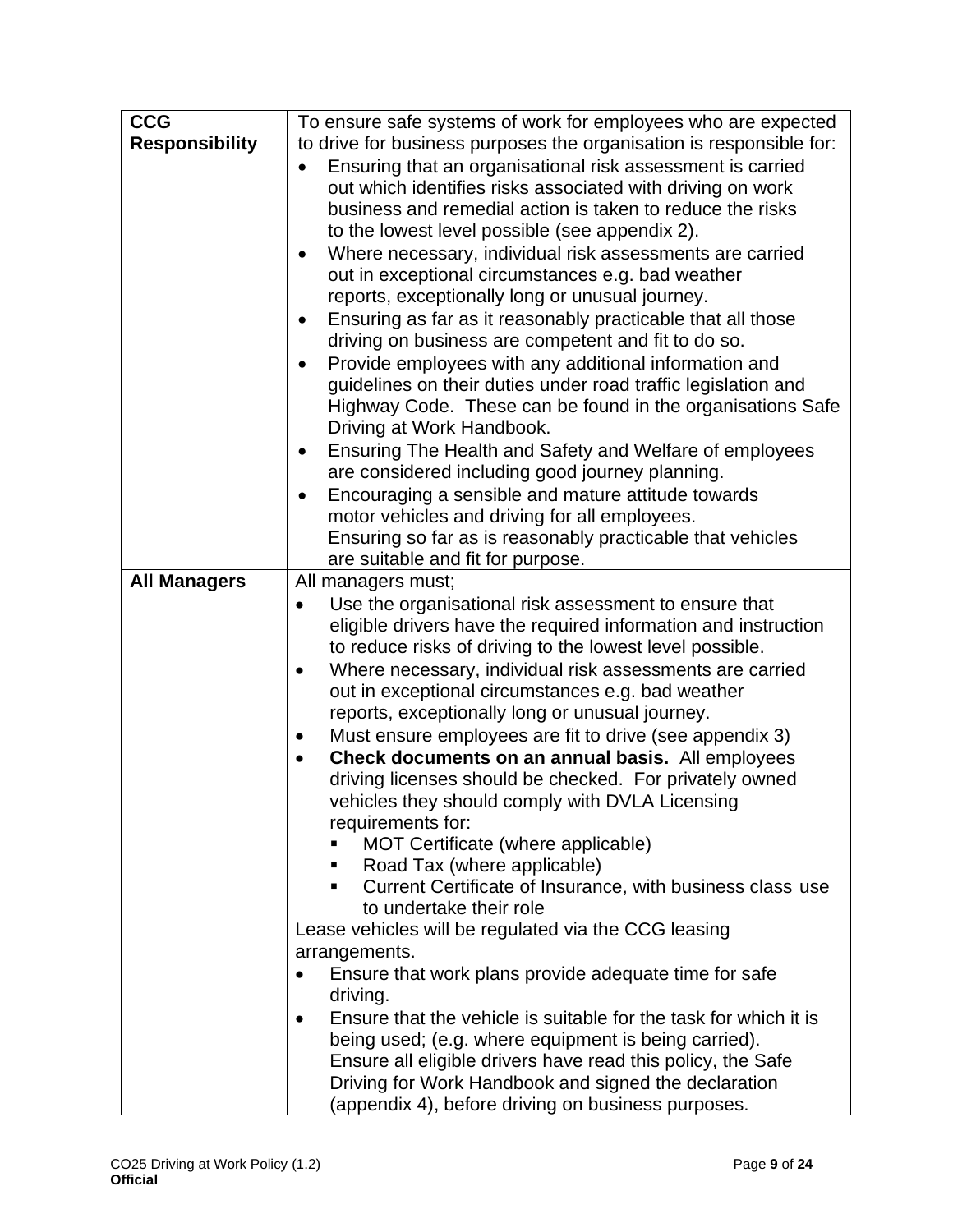| <b>All Staff</b>                     | Employees who are required to drive for business purposes on<br>public roads during their employment must:<br>Follow the risk assessments carried out by the<br>organisation.<br>Where necessary, individual risk assessments are<br>carried out in exceptional circumstances e.g. bad weather<br>reports, exceptionally long or unusual journey.<br>Ensure that their vehicle is roadworthy, by carrying out<br>$\bullet$<br>inspections in accordance with appendix1 as a minimum<br>standard.<br>Sign an annual declaration of their fitness to drive,<br>current penalty points on their license and that they<br>have read the policy and the Safe Driving for Work<br>Handbook in accordance with appendix 2.<br>Observe national speed limits.<br>$\bullet$<br>Inform their manager immediately when an accumulation<br>$\bullet$<br>of penalty points will mean disqualification of their<br>license.<br>Report any health problems, which would affect their<br>$\bullet$<br>fitness to drive to their manager and the DVLA where<br>appropriate.<br>Report all accidents/incidents associated with driving<br>$\bullet$<br>whilst on CCG business via the SIRMS incident reporting<br>management system.<br>Not use mobile phones or other distractions whilst<br>$\bullet$<br>driving, the phone should be left in the receive mode only.<br>Should a call be necessary, it should be made from a safe<br>parking area.<br>Observe the Highway Code at all times, being courteous<br>$\bullet$<br>to other road users and avoiding situation, which might<br>result in road rage. |
|--------------------------------------|----------------------------------------------------------------------------------------------------------------------------------------------------------------------------------------------------------------------------------------------------------------------------------------------------------------------------------------------------------------------------------------------------------------------------------------------------------------------------------------------------------------------------------------------------------------------------------------------------------------------------------------------------------------------------------------------------------------------------------------------------------------------------------------------------------------------------------------------------------------------------------------------------------------------------------------------------------------------------------------------------------------------------------------------------------------------------------------------------------------------------------------------------------------------------------------------------------------------------------------------------------------------------------------------------------------------------------------------------------------------------------------------------------------------------------------------------------------------------------------------------------------------------------------------------------------------------------------------|
| Commissioning<br><b>Support Unit</b> | Whilst working on behalf of the CCG, CSU staff will be expected<br>to comply with all policies, procedures and expected standards of                                                                                                                                                                                                                                                                                                                                                                                                                                                                                                                                                                                                                                                                                                                                                                                                                                                                                                                                                                                                                                                                                                                                                                                                                                                                                                                                                                                                                                                         |
| <b>Staff</b>                         | behaviour within the CCG, however they will continue to be<br>governed by all policies and procedures of their employing<br>organisation.                                                                                                                                                                                                                                                                                                                                                                                                                                                                                                                                                                                                                                                                                                                                                                                                                                                                                                                                                                                                                                                                                                                                                                                                                                                                                                                                                                                                                                                    |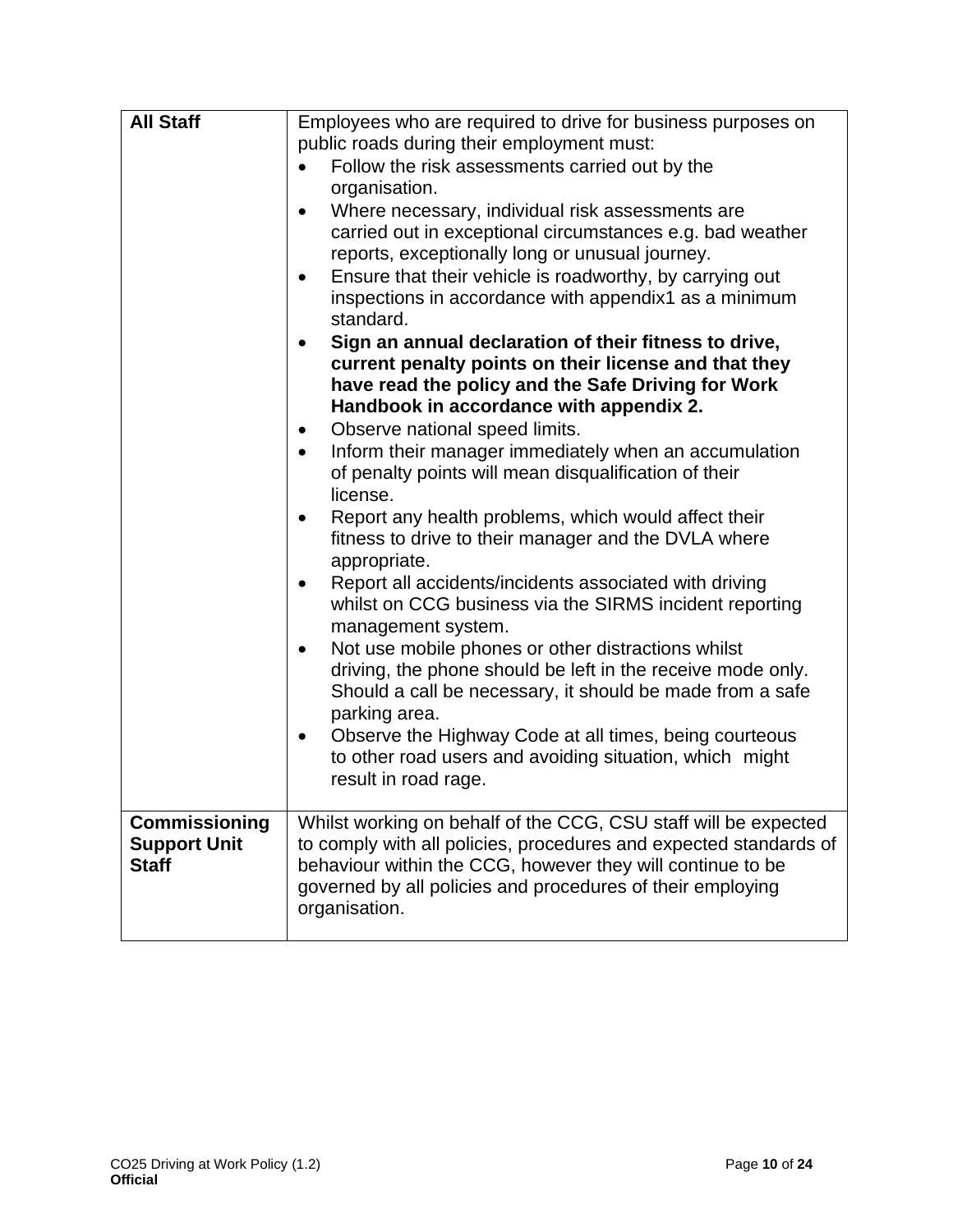#### **5. Implementation**

- **5.1** This policy will be available to all Staff for use in relation to the specific function of the policy.
- **5.2** All directors and managers are responsible for ensuring that relevant staff within their own directorates and departments have read and understood this document and are competent to carry out their duties in accordance with the procedures described.

#### **6. Training Implications**

It has been determined that there are no specific training requirements associated with this policy/procedure.

#### **7. Related Documents**

#### **7.1 Other related policy documents**

• Driving at Work Handbook.

#### **7.2 Legislation and statutory requirements**

- Health and Safety at Work Act.
- Management of Health and Safety at Work Regulations.

#### **7.3 Best practice recommendations**

- **The Highway Code** <http://www.direct.gov.uk/en/TravelandTransport/Highwaycode/index.htm>
- **Driving for Work** [www.rospa.com/roadsafety/resources/videos/driving-for-work.aspx](file://///ntpcts60/shared_info/CSUs/NECS/GOV/INF/NECS%20Policies%20and%20Procedures%20(inc%20Process%20Maps)/Policy%20Review%202015-16/CCG/CCG%20-%20South%20Tees/Awaiting%20CCG%20Inital%20Comment/New%20H&S%20Policies/www.rospa.com/roadsafety/resources/videos/driving-for-work.aspx)
- **DVLA** [www.dvla.gov.uk](http://www.dvla.gov.uk/)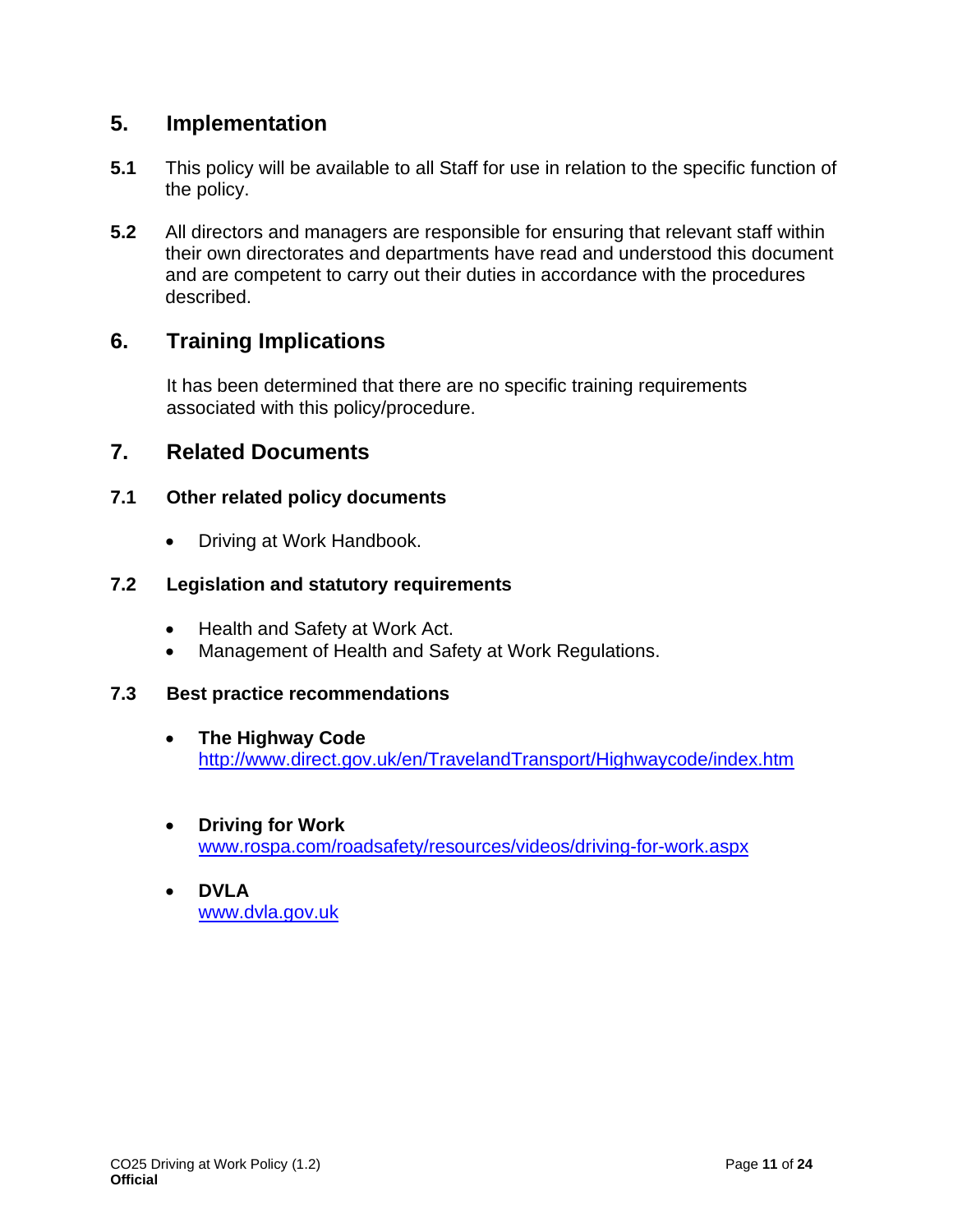### **8. Monitoring, Review and Archiving**

#### **8.1 Monitoring**

The Governing Body will agree a method for monitoring the dissemination and implementation of this policy. Monitoring information will be recorded in the policy database.

#### **8.2 Review**

- 8.2.1 The Governing Body will ensure that this policy document is reviewed in accordance with the timescale specified at the time of approval. No policy or procedure will remain operational for a period exceeding three years without a review taking place.
- 8.2.2 Staff who become aware of any change which may affect a policy should advise their line manager as soon as possible. The Governing Body will then consider the need to review the policy or procedure outside of the agreed timescale for revision.
- 8.2.3 For ease of reference for reviewers or approval bodies, changes should be noted in the 'document history' table on the front page of this document.
- **NB:** If the review consists of a change to an appendix or procedure document, approval may be given by the sponsor director and a revised document may be issued. Review to the main body of the policy must always follow the original approval process

#### **8.3 Archiving**

The Governing Body will ensure that archived copies of superseded policy documents are retained in accordance with Records Management: NHS Code of Practice 2009.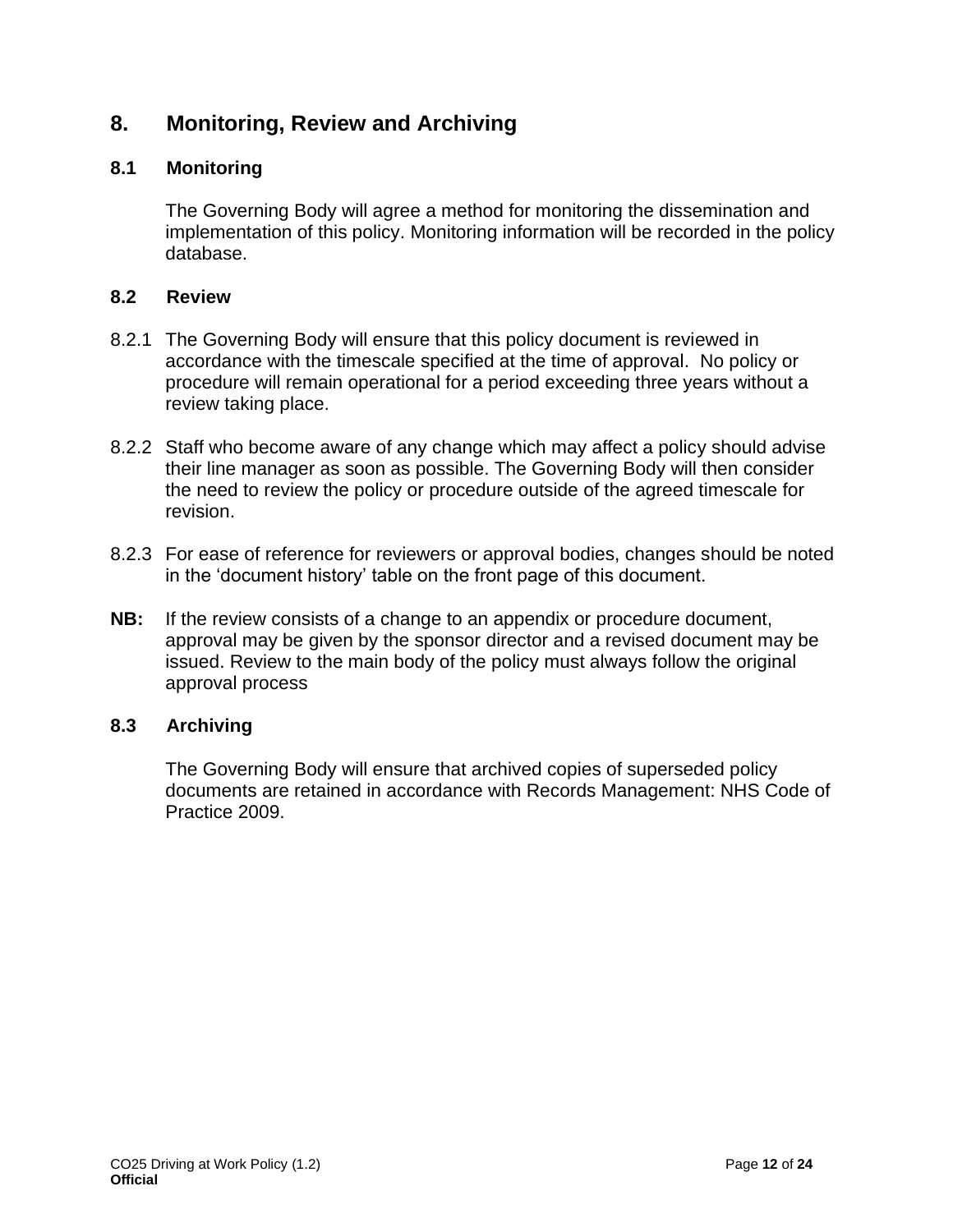#### **9. EQUALITY IMPACT ASSESSMENT**



#### **Introduction - Equality Impact Assessment**

An Equality Impact Assessment (EIA) is a process of analysing a new or existing service, policy or process. The aim is to identify what is the (likely) effect of implementation for different groups within the community (including patients, public and staff).

We need to:

Eliminate unlawful discrimination, harassment and victimisation and other conduct prohibited by the Equality Act 2010

Advance equality of opportunity between people who share a protected characteristic and those who do not

Foster good relations between people who share a protected characteristic and those who do not

This is the law. In simple terms it means thinking about how some people might be excluded from what we are offering.

The way in which we organise things, or the assumptions we make, may mean that they cannot join in or if they do, it will not really work for them.

It's good practice to think of all reasons why people may be excluded, not just the ones covered by the law. Think about people who may be suffering from socio-economic deprivation or the challenges facing carers for example.

This will not only ensure legal compliance, but also help to ensure that services best support the healthcare needs of the local population.

Think of it as simply providing great customer service to everyone.

As a manager or someone who is involved in a service, policy, or process development, you are required to complete an Equality Impact Assessment using this toolkit.

| <b>Policy</b>  | A written statement of intent describing the broad approach or course of action the<br>Trust is taking with a particular service or issue. |
|----------------|--------------------------------------------------------------------------------------------------------------------------------------------|
| <b>Service</b> | A system or organisation that provides for a public need.                                                                                  |
| <b>Process</b> | Any of a group of related actions contributing to a larger action.                                                                         |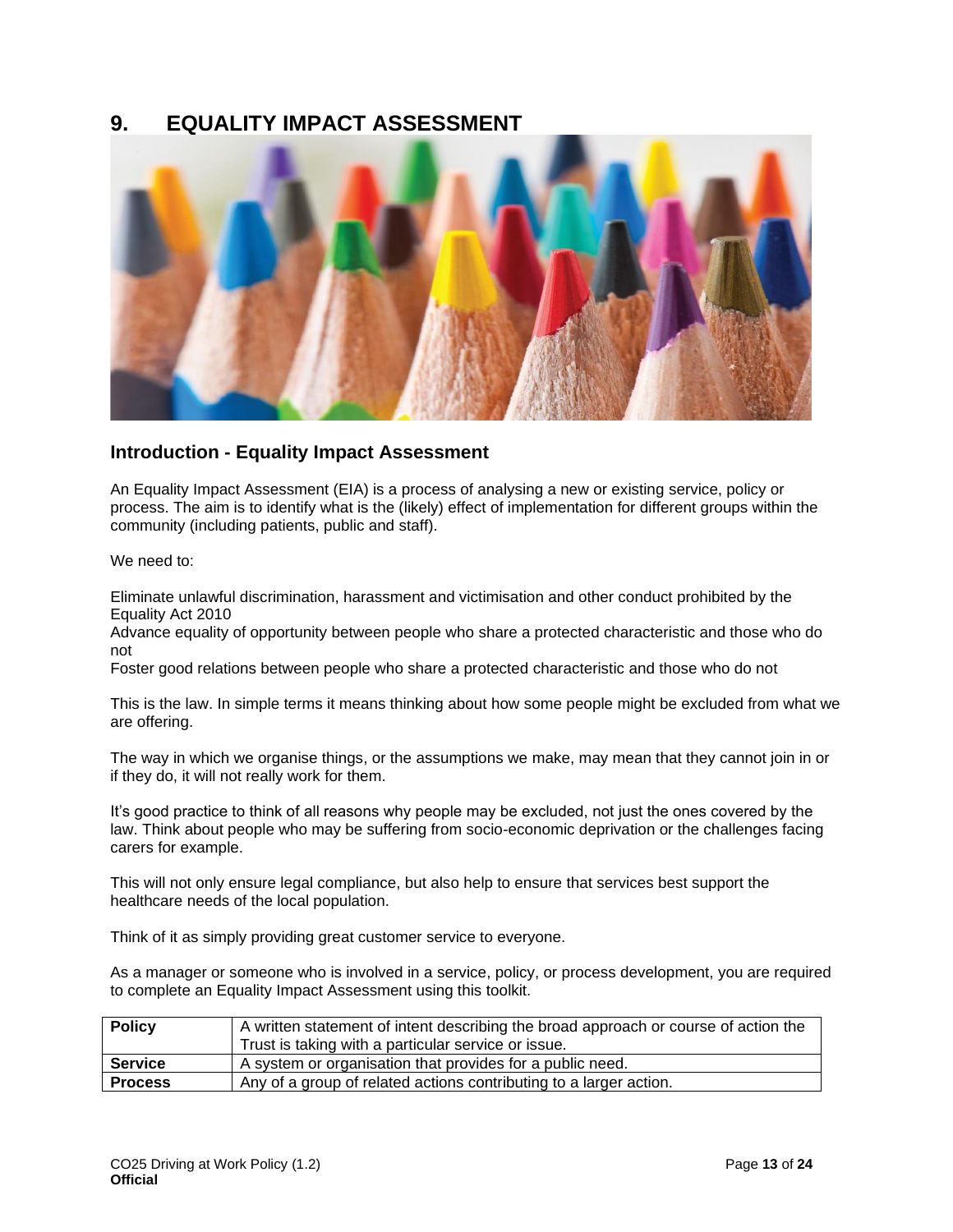

# **STEP 1 - EVIDENCE GATHERING**

| Name of person completing EIA:                                                | <b>Lee Crowe</b>                                                                                                |  |
|-------------------------------------------------------------------------------|-----------------------------------------------------------------------------------------------------------------|--|
|                                                                               |                                                                                                                 |  |
| Title of service/policy/process:                                              | <b>Driving at Work Policy</b>                                                                                   |  |
|                                                                               |                                                                                                                 |  |
| New/proposed: $\sqrt{ }$<br>Existing: $\square$                               | Changed:<br>$\Box$                                                                                              |  |
|                                                                               |                                                                                                                 |  |
|                                                                               | What are the intended outcomes of this policy/service/process? Include outline of objectives and aims           |  |
|                                                                               | The aim of the policy is to ensure CCG considers Health and Safety along with its other business objectives and |  |
| to ensure that the CCG follows the details stipulated within H&S Regulations. |                                                                                                                 |  |
|                                                                               |                                                                                                                 |  |
|                                                                               |                                                                                                                 |  |
| Who will be affected by this policy/service /process? (please tick)           |                                                                                                                 |  |
| $\Box$ Consultants<br>$\Box$ Nurses                                           | $\Box$ Doctors $\sqrt{ }$ Staff members<br><b>Patients</b><br>$\Box$ Public                                     |  |
| $\Box$ Other                                                                  |                                                                                                                 |  |
| If other please state:                                                        |                                                                                                                 |  |
|                                                                               |                                                                                                                 |  |
| What is your source of feedback/existing evidence? (please tick)              |                                                                                                                 |  |
| □ National Reports □ Internal Audits                                          |                                                                                                                 |  |
| □ Patient Surveys □ Staff Surveys □ Complaints/Incidents                      |                                                                                                                 |  |
| □ Focus Groups □ Stakeholder groups □ Previous EIAs                           |                                                                                                                 |  |
| $\sqrt{}$ Other                                                               |                                                                                                                 |  |
| If other please state:                                                        |                                                                                                                 |  |
| Health and Safety at Work Act<br>$\bullet$                                    |                                                                                                                 |  |
| Management of Health and Safety at Work Regulations                           |                                                                                                                 |  |
| Health and Safety Guidance HSG65<br>$\bullet$                                 |                                                                                                                 |  |
| Feedback from CCG staff and regular service line meetings between NECS/CCG.   |                                                                                                                 |  |

| Evidence                                                                                               | What does it tell me? (about the existing service/policy/process?<br>Is there anything suggest there may be challenges when<br>designing something new?)                                                    |
|--------------------------------------------------------------------------------------------------------|-------------------------------------------------------------------------------------------------------------------------------------------------------------------------------------------------------------|
| <b>National Reports</b>                                                                                | Not applicable                                                                                                                                                                                              |
| <b>Patient Surveys</b>                                                                                 | Policy has no impact on patients                                                                                                                                                                            |
| <b>Staff Surveys</b>                                                                                   | Staff Surveys to include questions around H&S                                                                                                                                                               |
| <b>Complaints and Incidents</b>                                                                        | This policy will ensure that systems are in place should there be any<br>complaints received or Incidents regarding Health and Safety and that<br>the CCG has robust systems in place around H&S Management |
| <b>Results of consultations with</b><br>different stakeholder groups -<br>staff/local community groups | Only applicable to staff within CCG                                                                                                                                                                         |
| <b>Focus Groups</b>                                                                                    | Only applicable to staff within CCG                                                                                                                                                                         |
| Other evidence (please<br>describe)                                                                    |                                                                                                                                                                                                             |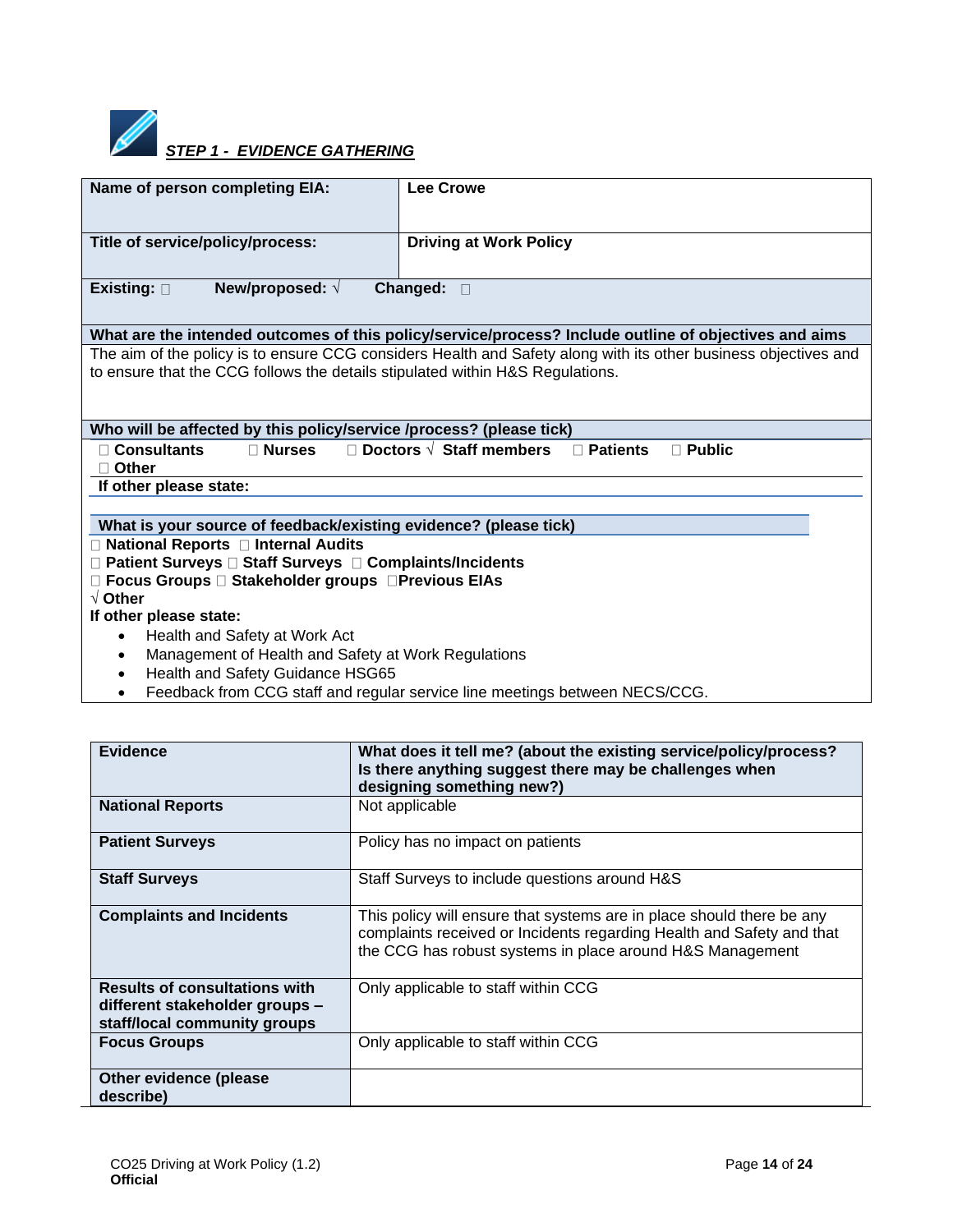

#### *STEP 2 - IMPACT ASSESSMENT*

**What impact will the new policy/system/process have on the following: (Please refer to the 'EIA Impact Questions to Ask' document for reference)**

**Age** A person belonging to a particular age

The policy will ensure that individuals of all ages are considered in relation to Health and Safety tasks. **Disability** A person who has a physical or mental impairment, which has a substantial and long-term adverse

effect on that person's ability to carry out normal day-to-day activities

This policy has a positive impact on any staff who have a physical/Mental impairment by considering their needs regarding H&S and the subsequent policies and procedures that underpin the Health and Safety Strategy.

**Gender reassignment (including transgender)** Medical term for what transgender people often call genderconfirmation surgery; surgery to bring the primary and secondary sex characteristics of a transgender person's body into alignment with his or her internal self perception.

As far as we are aware there are no members of staff to whom this applies. Should there be a member of staff undergoing gender reassignment/transgender the content within the policy does not include vocabulary that should cause offense.

**Marriage and civil partnership** Marriage is defined as a union of a man and a woman (or, in some jurisdictions, two people of the same sex) as partners in a relationship. Same-sex couples can also have their relationships legally recognised as 'civil partnerships'. Civil partners must be treated the same as married couples on a wide range of legal matters

The policy has no impact on marriage or civil partnership.

**Pregnancy and maternity** Pregnancy is the condition of being pregnant or expecting a baby. Maternity refers to the period after the birth, and is linked to maternity leave in the employment context.

The policy can be accessed by all staff via intranet and policies/procedures are in place which underpins the policy's aims.

**Race** It refers to a group of people defined by their race, colour, and nationality, ethnic or national origins, including travelling communities.

There are no requirements for translation within the current staff group should the staff group characteristics change then versions in other languages can be obtained.

**Religion or belief** Religion is defined as a particular system of faith and worship but belief includes religious and philosophical beliefs including lack of belief (e.g. Atheism). Generally, a belief should affect your life choices or the way you live for it to be included in the definition.

Risk assessments and training can be arranged for staff unavailable due to religious or other reasons.

**Sex/Gender** A man or a woman.

There is no discriminations between males and females within the policy

**Sexual orientation** Whether a person's sexual attraction is towards their own sex, the opposite sex or to both sexes

Policy uses appropriate language no additional considerations are required.

**Carers** A family member or paid [helper](http://www.dft.gov.uk/dvla/medical/ataglance.aspx#helper__2) who regularly looks after a child or a [sick,](http://www.oxforddictionaries.com/definition/english/%20http:/www.oxforddictionaries.com/definition/english/disabled#sick__2) [elderly,](http://www.oxforddictionaries.com/definition/english/%20http:/www.oxforddictionaries.com/definition/english/elderly#elderly__2) or [disabled](http://www.oxforddictionaries.com/definition/english/%20http:/www.oxforddictionaries.com/definition/english/sick#disabled__2) person

Risk assessments and training can be arranged for those staff that have caring responsibilities and there is also online training which can be accessed whilst working within the CCG or at home.

**Other identified groups** such as deprived socio-economic groups, substance/alcohol abuse and sex workers Other groups have been considered however as the policy is for staff there are no additional impacts on health inequalities.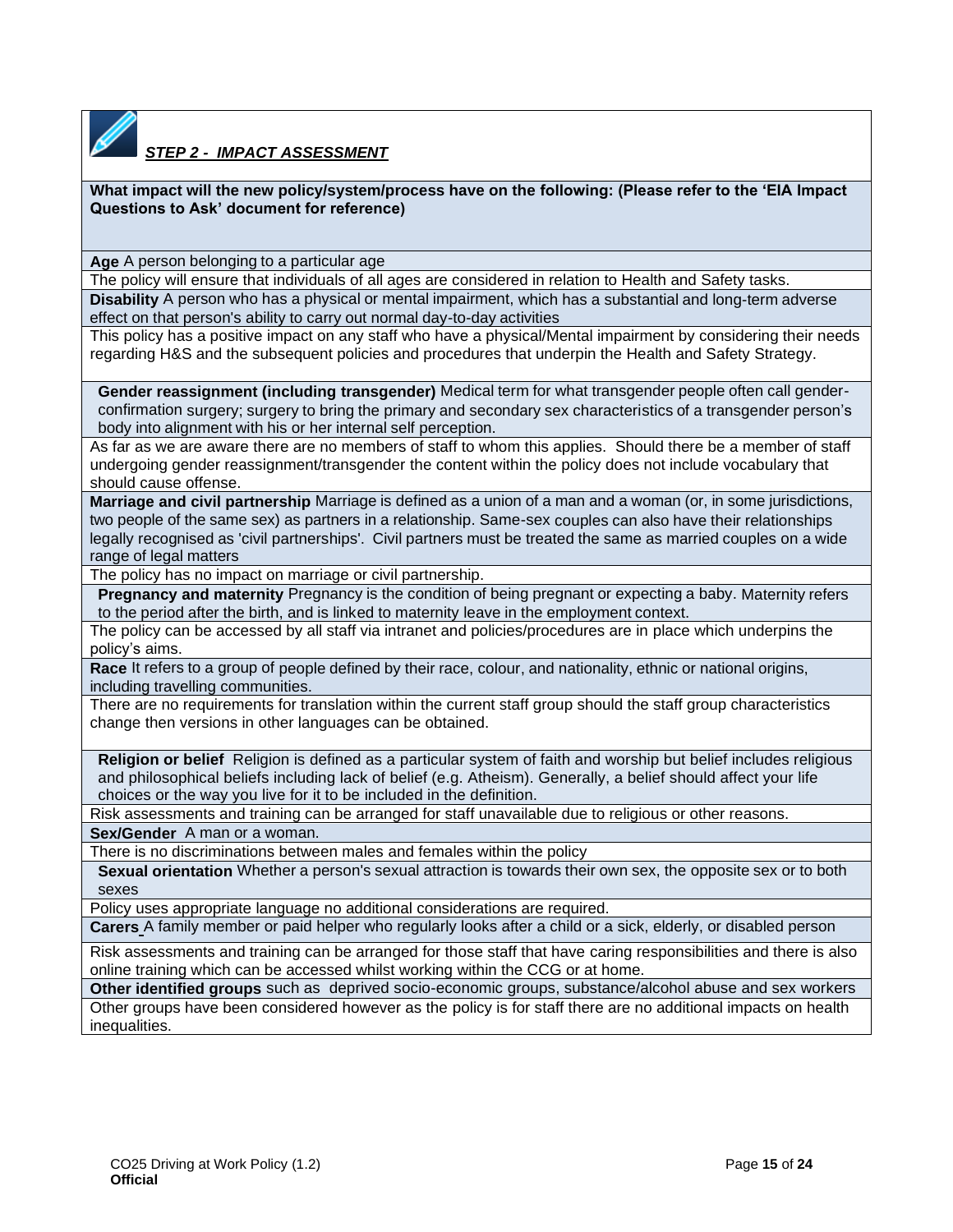#### **STEP 3** - **ENGAGEMENT AND INVOLVEMENT**

**How have you engaged stakeholders in testing the policy or process proposals including the impact on protected characteristics?**

#### **Please list the stakeholders engaged:**

Shared policy with Governance Colleagues within CCG. Regular service line meetings with CCG to discuss any H&S issues that arise.



#### **STEP 4 - METHODS OF COMMUNICATION**

**What methods of communication do you plan to use to inform service users of the policy?**

 $\sqrt{\ }$  Verbal – stakeholder groups/meetings  $\sqrt{\ }$  Verbal - Telephone

 $\Box$  Written – Letter  $\Box$  Written – Leaflets/guidance booklets

 $\sqrt{\phantom{a}}$  Email  $\Box$  Internet  $\Box$  Other

**If other please state:**

#### **ACCESSIBLE INFORMATION STANDARD**

The Accessible Information Standard directs and defines a specific, consistent approach to identifying, recording, flagging, sharing and meeting the information and communication support needs of service users.

#### **Tick to confirm you have you considered an agreed process for:**

 $\Box$  Sending out correspondence in alternative formats.

- $\square$  Sending out correspondence in alternative languages.
- $\Box$  Producing / obtaining information in alternative formats.
- □ Arranging / booking professional communication support.
- $\Box$  Booking / arranging longer appointments for patients / service users with communication needs.

#### **If any of the above have not been considered, please state the reason:**

As this is a staff policy needs have been considered internally and appropriate recommendations made.



#### *STEP 5 -* **SUMMARY OF POTENTIAL CHALLENGES**

Having considered the potential impact on the people accessing the service, policy or process please summarise the areas have been identified as needing action to avoid discrimination.

| <b>Potential Challenge</b>       | What problems/issues may this cause?                                                                                                                                                   |
|----------------------------------|----------------------------------------------------------------------------------------------------------------------------------------------------------------------------------------|
| <b>Workforce Characteristics</b> | May require other formats such as braille, size of font etc. May also<br>need to consider if face to face training takes place that accessibility<br>of training venues is sufficient. |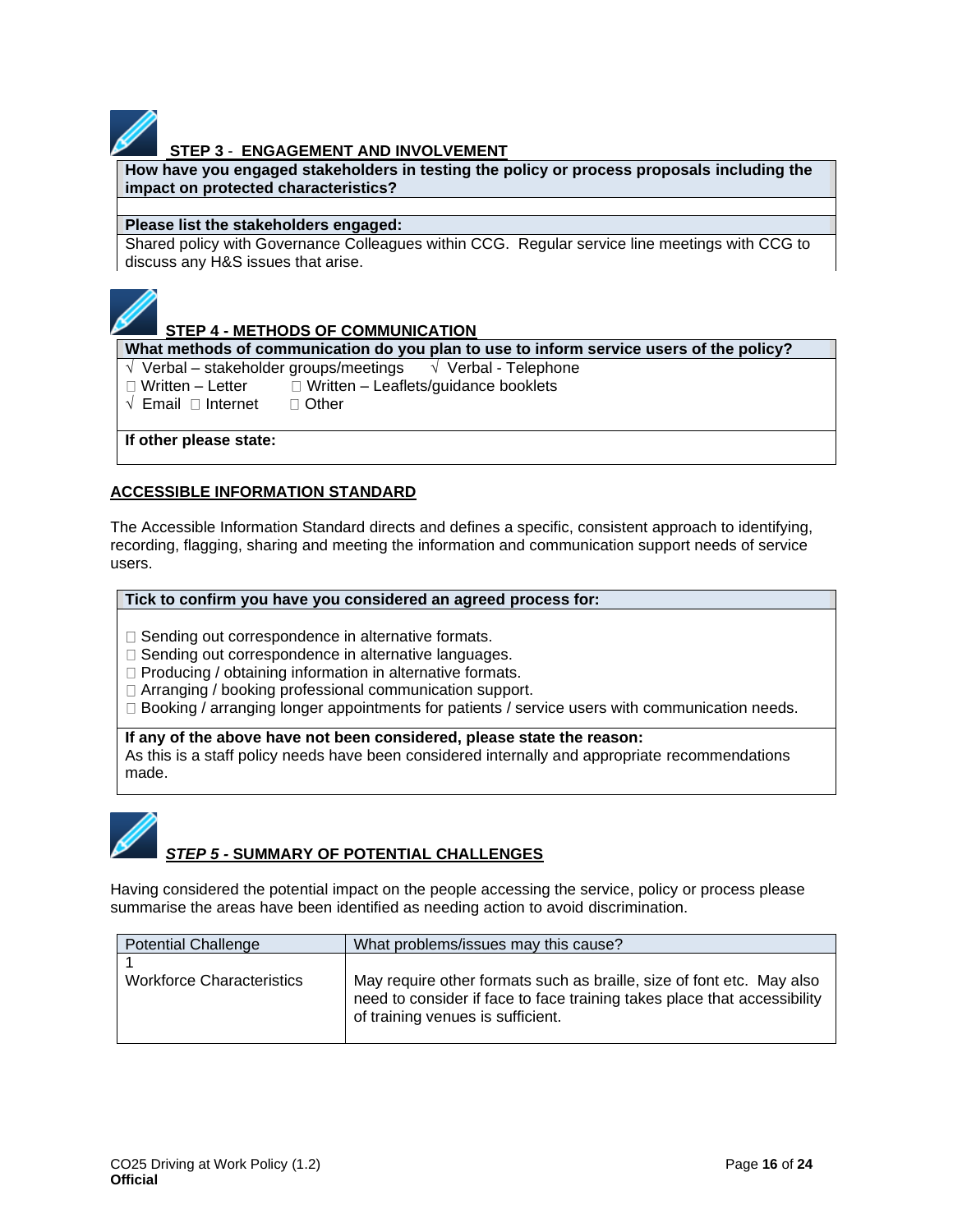

| Ref<br>no. | <b>Potential</b><br>Challenge/<br><b>Negative</b><br><b>Impact</b> | <b>Protected</b><br><b>Group</b><br><b>Impacted</b><br>(Age, Race<br>etc) | <b>Action(s) required</b>                                                                                                        | <b>Expected Outcome</b>                             | Owner                   | Timescale/<br><b>Completion</b><br>date |
|------------|--------------------------------------------------------------------|---------------------------------------------------------------------------|----------------------------------------------------------------------------------------------------------------------------------|-----------------------------------------------------|-------------------------|-----------------------------------------|
|            | Staff unable<br>to access<br>policy                                | Age,<br><b>Disability</b>                                                 | Alternative formats<br>provided if required, font<br>size adjustment.<br>As part of reasonable<br>adjustments on<br>appointment. | All staff can access<br>the policy for<br>reference | <b>CCG/NE</b><br>CS H&S | On receipt of<br>individual<br>request  |

| <b>Ref</b><br>no. | Who have you consulted with for<br>a solution? (users, other<br>services, etc) | Person/<br>People to inform           | How will you monitor and review<br>whether the action is effective? |
|-------------------|--------------------------------------------------------------------------------|---------------------------------------|---------------------------------------------------------------------|
|                   | <b>CCG Governance Colleagues</b>                                               | <b>NECS Health and Safety</b><br>Team | <b>Regular Service Line Meetings</b>                                |



| Completed by:                         | Lee Crowe                  |
|---------------------------------------|----------------------------|
| Date:                                 | December 2016              |
| Signed:                               |                            |
|                                       |                            |
|                                       |                            |
| Presented to: (appropriate committee) | <b>Executive Committee</b> |
| <b>Publication date:</b>              | <b>June 2017</b>           |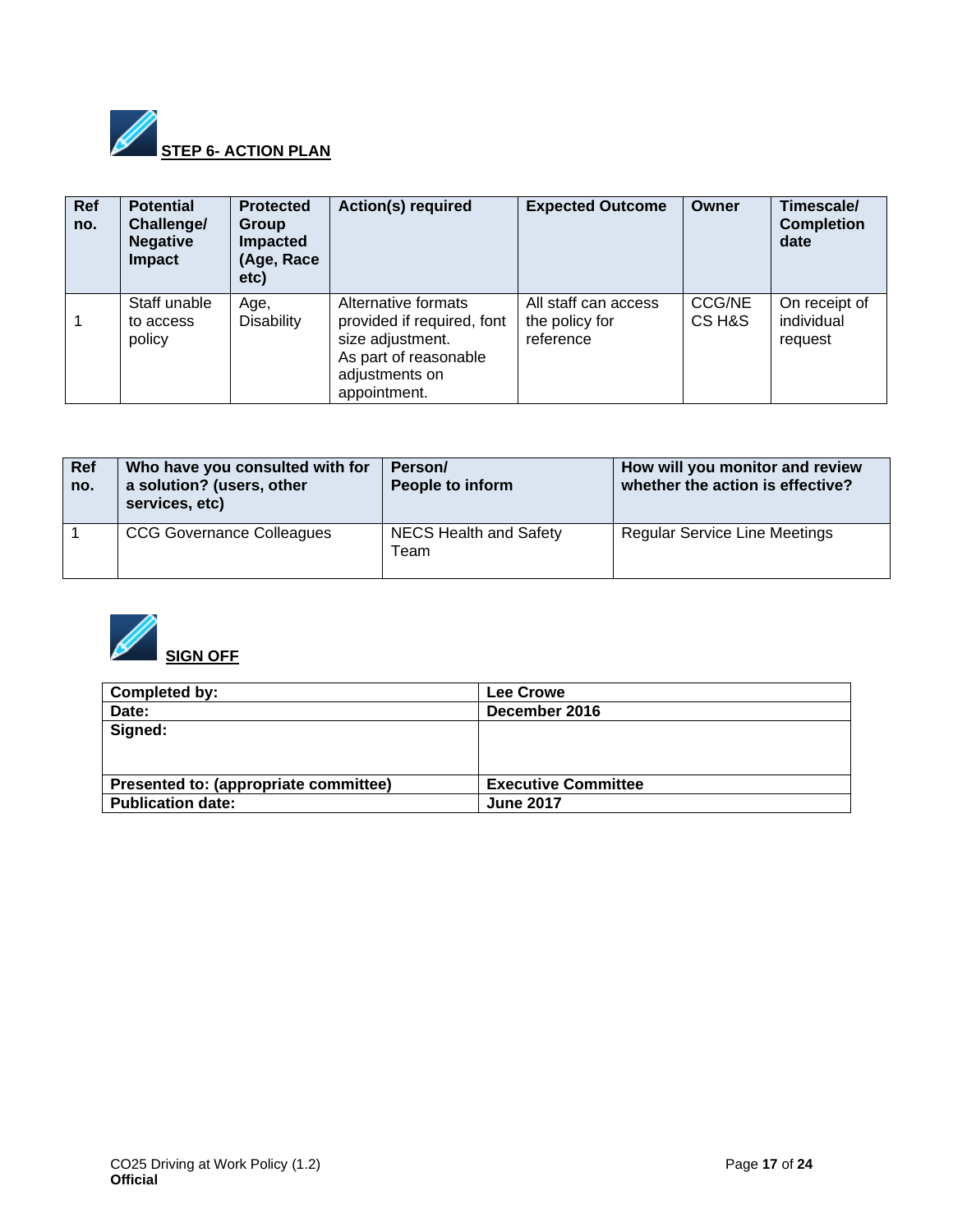#### **Appendix 1**

#### **MOTOR VEHICLE ASSESSMENT CHECKLIST**

- <span id="page-17-1"></span><span id="page-17-0"></span>1. Are you licensed to drive the particular vehicle?
- 2. Is the vehicle adequately insured?
- 3. Does the vehicle have current road tax (where applicable?)
- 4. Does the vehicle have a current M.O.T. Certificate (where applicable?)
- 5. Are you fit to drive?
- 6. Do the tyres have the legal amount of tread?
- 7. Are the tyre pressures correct?
- 8. Are the following in good working order:
	- Lights Head Side Tail Reversing Fog (if fitted) Break
	- Indicators Right Front Left Front Right Rear Left Rear Hazard Warning

Windscreen Wipers working / Washers full?

- 9. Is the braking system in proper working order including hand brake?
- 10. Is the windscreen clean and unobstructed?
- 11. Is the rear window clean and unobstructed?
- 12. Are all mirrors clean and correctly adjusted?
- 13. Is the vehicle in good condition and suitable for the task?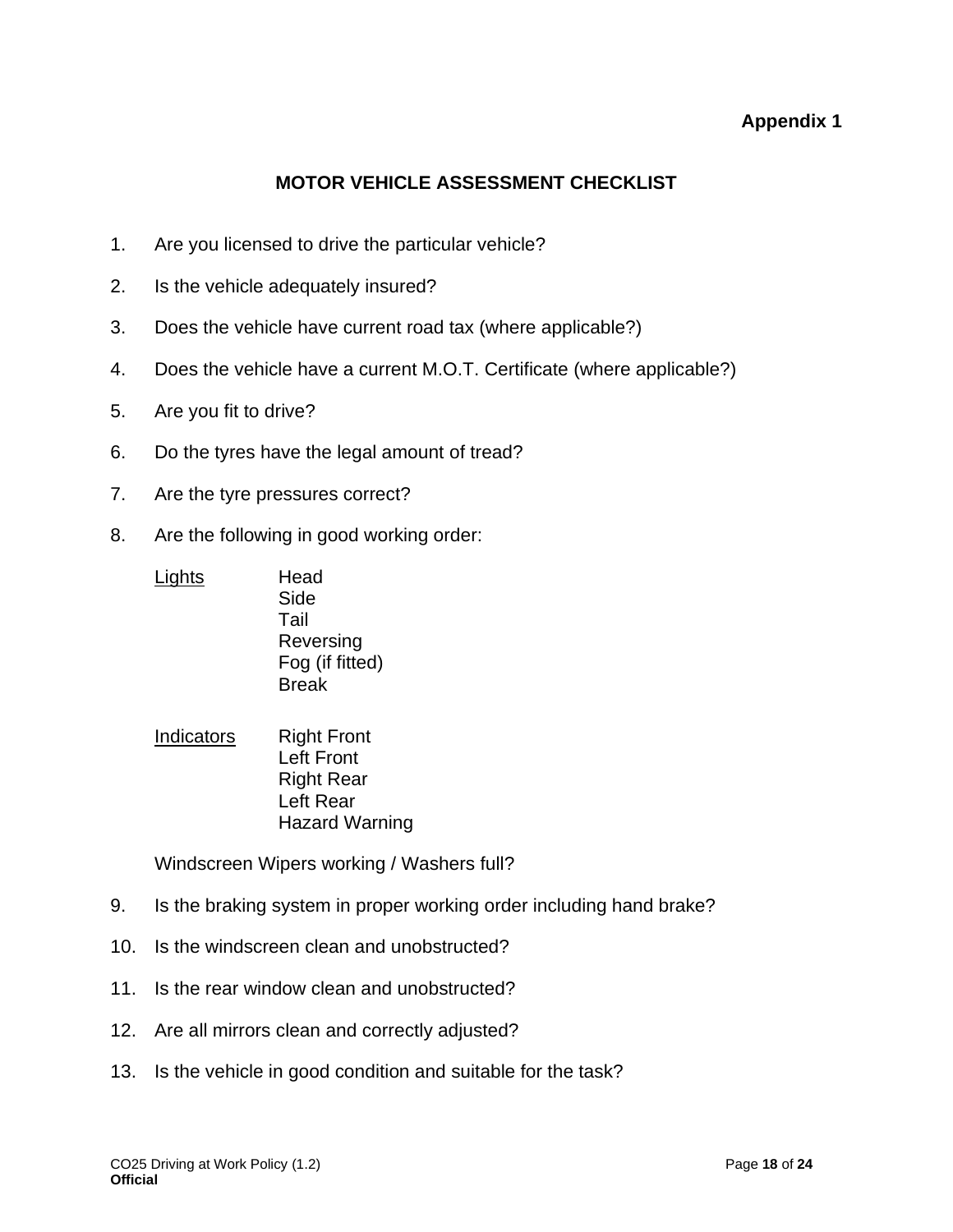| <b>NHS South</b>                                                                 | <b>Appendix 2</b><br><b>Driving at Work</b>                                                                                  |                               |                   |                                  |                                                                                                                                                                                                                                                        |                                                                                                   |                                                                                       |                                     |  |  |  |  |
|----------------------------------------------------------------------------------|------------------------------------------------------------------------------------------------------------------------------|-------------------------------|-------------------|----------------------------------|--------------------------------------------------------------------------------------------------------------------------------------------------------------------------------------------------------------------------------------------------------|---------------------------------------------------------------------------------------------------|---------------------------------------------------------------------------------------|-------------------------------------|--|--|--|--|
| <b>Tyneside CCG</b>                                                              | <b>Organisational Risk Assessment</b>                                                                                        |                               |                   |                                  |                                                                                                                                                                                                                                                        |                                                                                                   |                                                                                       |                                     |  |  |  |  |
|                                                                                  | Completed by: Lee Crowe                                                                                                      |                               |                   |                                  | Date:                                                                                                                                                                                                                                                  |                                                                                                   |                                                                                       |                                     |  |  |  |  |
| Description of the<br>Hazard                                                     | Who might be<br>harmed and<br>how                                                                                            | Consequence<br>$\overline{C}$ | Likelihood<br>(L) | <b>Risk</b><br>rating<br>(C X L) | <b>Existing control measures</b><br>All existing control measures as follows are set out in<br>detail in the Driving at Work Policy, the Travel and<br>Expenses Policy, the Lone Worker Policy and the<br>organisations Handbook, Safe Driving at Work | Further remedial<br>action                                                                        | Risk rating<br>following<br>existing<br>control<br>measures<br>and remedial<br>action | Action<br>by<br>whom<br>and<br>when |  |  |  |  |
| Not medically fit to<br>drive/have not<br>declared medical<br>conditions to DVLA | Employees who<br>are eligible<br>drivers as set<br>out in the<br>Driving at Work<br>and Travel and<br><b>Expenses Policy</b> | 3                             | $\overline{2}$    | 6                                | All eligible drivers are personally responsible to<br>declare that they are fit to drive and comply with road<br>traffic legislation on an annual basis.                                                                                               | Review and Re-<br>enforce policy and<br>procedures and<br>documented<br>declaration and<br>checks |                                                                                       |                                     |  |  |  |  |
| Do not hold the<br>appropriate driving<br>licence or not<br>qualified to drive   | Colleagues who<br>are passengers<br>in the car                                                                               | 3                             | $\overline{2}$    | 6                                | All eligible drivers must produce their driving licence<br>on an annual basis and sign a declaration stating the<br>number of penalty points they have currently, if any.<br>The line manager will review dependant on the<br>number stated.           | Review and Re-<br>enforce policy and<br>procedures and<br>documented<br>declaration and<br>checks | 4                                                                                     |                                     |  |  |  |  |
| Do not hold<br>appropriate<br>insurance                                          | Other road<br>users or<br>pedestrians                                                                                        | 3                             | $\overline{2}$    | 6                                | Those employees using their own vehicle for<br>business purposes will produce an annual certificate<br>of insurance with business class use for the work<br>they undertake.                                                                            | Review and Re-<br>enforce policy and<br>procedures and<br>documented<br>declaration and<br>checks | 4                                                                                     |                                     |  |  |  |  |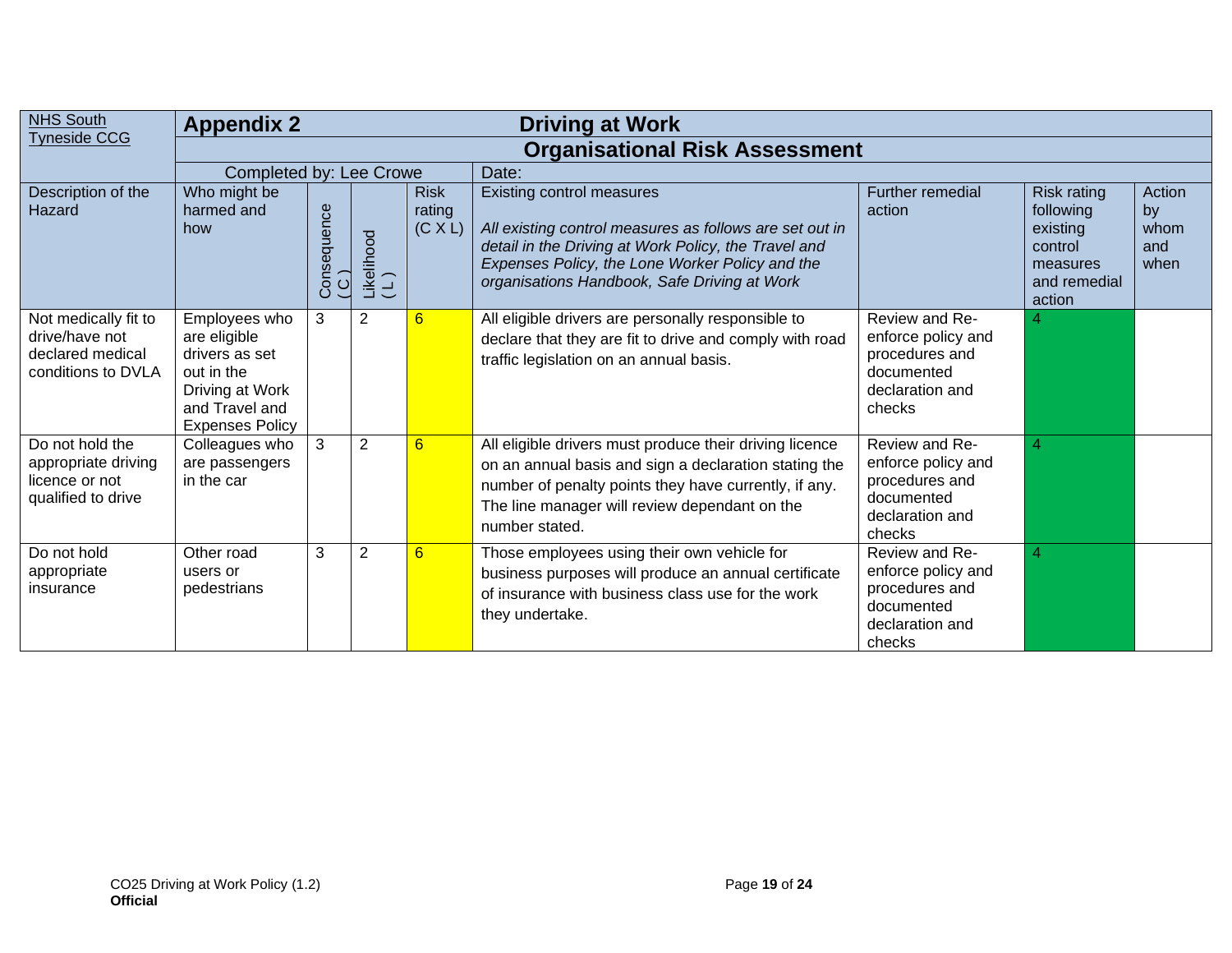| Description of the<br>Hazard                                             | Who might be<br>harmed and<br>how                                 | Consequence<br>(C) | Likelihood<br>(L) | <b>Risk</b><br>rating<br>(C X L) | Existing control measures<br>All existing control measures as follows are set out in<br>detail in the Driving at Work Policy, the Travel and<br>Expenses Policy, the Lone Worker Policy and the<br>organisations Handbook, Safe Driving at Work                                                                                                                                                                                                                                                                                 | Further remedial<br>action                                                                        | Risk rating<br>following<br>existing<br>control<br>measures<br>and remedial<br>action | Action<br>by<br>whom<br>and<br>when |
|--------------------------------------------------------------------------|-------------------------------------------------------------------|--------------------|-------------------|----------------------------------|---------------------------------------------------------------------------------------------------------------------------------------------------------------------------------------------------------------------------------------------------------------------------------------------------------------------------------------------------------------------------------------------------------------------------------------------------------------------------------------------------------------------------------|---------------------------------------------------------------------------------------------------|---------------------------------------------------------------------------------------|-------------------------------------|
| Driving whilst under<br>the influence of<br>drugs/medication/al<br>cohol | Prosecution of<br>the organisation<br>for duty of care<br>failing | 3                  | $\overline{2}$    | 6                                | All eligible drivers have been made aware that they<br>must inform their line manager if they are suffering<br>from any medical condition/illness which may<br>adversely affect their ability to drive safely and must<br>sign a declaration annually stating that.<br>All eligible drivers must not drive under the influence<br>of alcohol, or other intoxicating chemicals, including<br>illicit substances, prescribed or non-prescription<br>medicines that may cause drowsiness or otherwise<br>make you unsafe to drive. |                                                                                                   |                                                                                       |                                     |
| Lone Working<br>whilst driving                                           | <b>Driver</b>                                                     | 3                  | $\overline{2}$    | 6                                | All eligible drivers must follow lone worker and<br>personal safety guidelines.                                                                                                                                                                                                                                                                                                                                                                                                                                                 | Review and Re-<br>enforce policy and<br>procedures and<br>documented<br>declaration and<br>checks | $\overline{4}$                                                                        |                                     |
| Accident or incident<br>whilst employee<br>driving at work               | Loss of<br>reputation of<br>organisation to<br>stakeholders       | 3                  | 2                 | 6                                | All eligible drivers are aware of policy and procedures<br>to follow if accident or an incident occurs.                                                                                                                                                                                                                                                                                                                                                                                                                         | Review and Re-<br>enforce policy and<br>procedures and<br>documented<br>declaration and<br>checks | 4                                                                                     |                                     |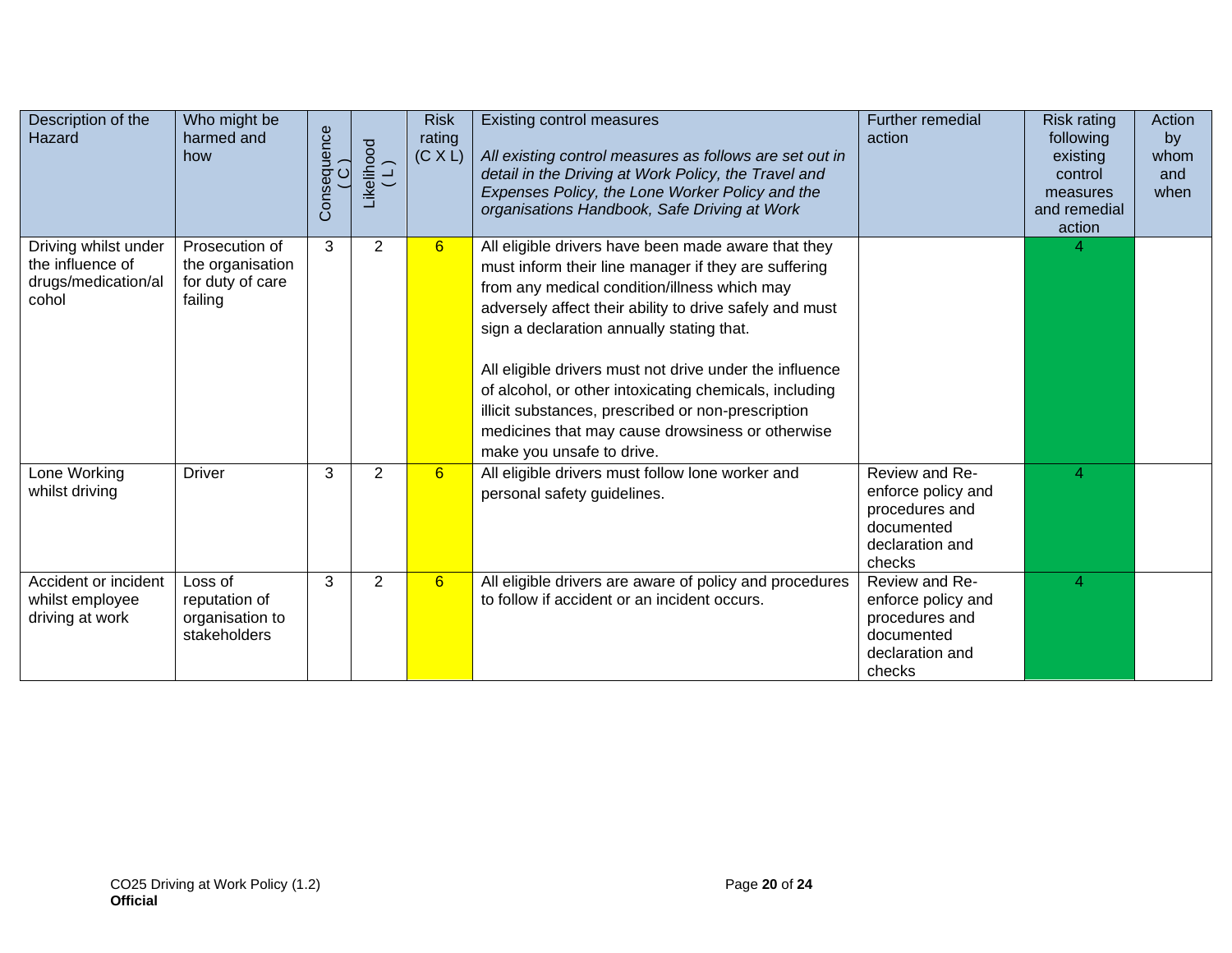| Description of the<br>Hazard                                   | Who might be<br>harmed and how                                                                                                                                            | Consequence<br>(C) | $\begin{array}{c} \text{Likelihood} \\ (\mathsf{L}) \end{array}$ | <b>Risk</b><br>rating<br>(C X L) | Existing control measures<br>All existing control measures as follows are set out in detail<br>in the Driving at Work Policy, the Travel and Expenses<br>Policy, the Lone Worker Policy and the organisations<br>Handbook, Safe Driving at Work | Further remedial action                                                                           | <b>Risk rating</b><br>following<br>existing control<br>measures and<br>remedial<br>action | Action by<br>whom<br>and<br>when |
|----------------------------------------------------------------|---------------------------------------------------------------------------------------------------------------------------------------------------------------------------|--------------------|------------------------------------------------------------------|----------------------------------|-------------------------------------------------------------------------------------------------------------------------------------------------------------------------------------------------------------------------------------------------|---------------------------------------------------------------------------------------------------|-------------------------------------------------------------------------------------------|----------------------------------|
| Accident or incident<br>occurs due to poor<br>journey planning | Employees who<br>are eligible<br>drivers as set<br>out in the<br>Driving at Work<br>and Travel and<br><b>Expenses Policy</b>                                              | 3                  | $\overline{2}$                                                   | 6                                | Journey must be considered essential.                                                                                                                                                                                                           | Review and Re-<br>enforce policy and<br>procedures and<br>documented<br>declaration and<br>checks | 4                                                                                         |                                  |
| Contravening road<br>traffic act whilst<br>driving             | Colleagues who<br>are passengers<br>in the car                                                                                                                            | 4                  | $\overline{2}$                                                   | 8                                | Eligible drivers are aware that journey planning must<br>take into account factors such as allowing sufficient<br>time to enable drivers to comply with speed limits,<br>weather and road traffic conditions.                                   | Review and Re-<br>enforce policy and<br>procedures and<br>documented<br>declaration and<br>checks | 4                                                                                         |                                  |
| Complacency when<br>driving poor driving<br>standards          | Other road<br>users or<br>pedestrians<br>Prosecution of<br>the organisation<br>for duty of care<br>failing<br>Loss of<br>reputation of<br>organisation to<br>stakeholders | 4                  | $\overline{2}$                                                   | 6                                |                                                                                                                                                                                                                                                 | Review and Re-<br>enforce policy and<br>procedures and<br>documented<br>declaration and<br>checks | 4                                                                                         |                                  |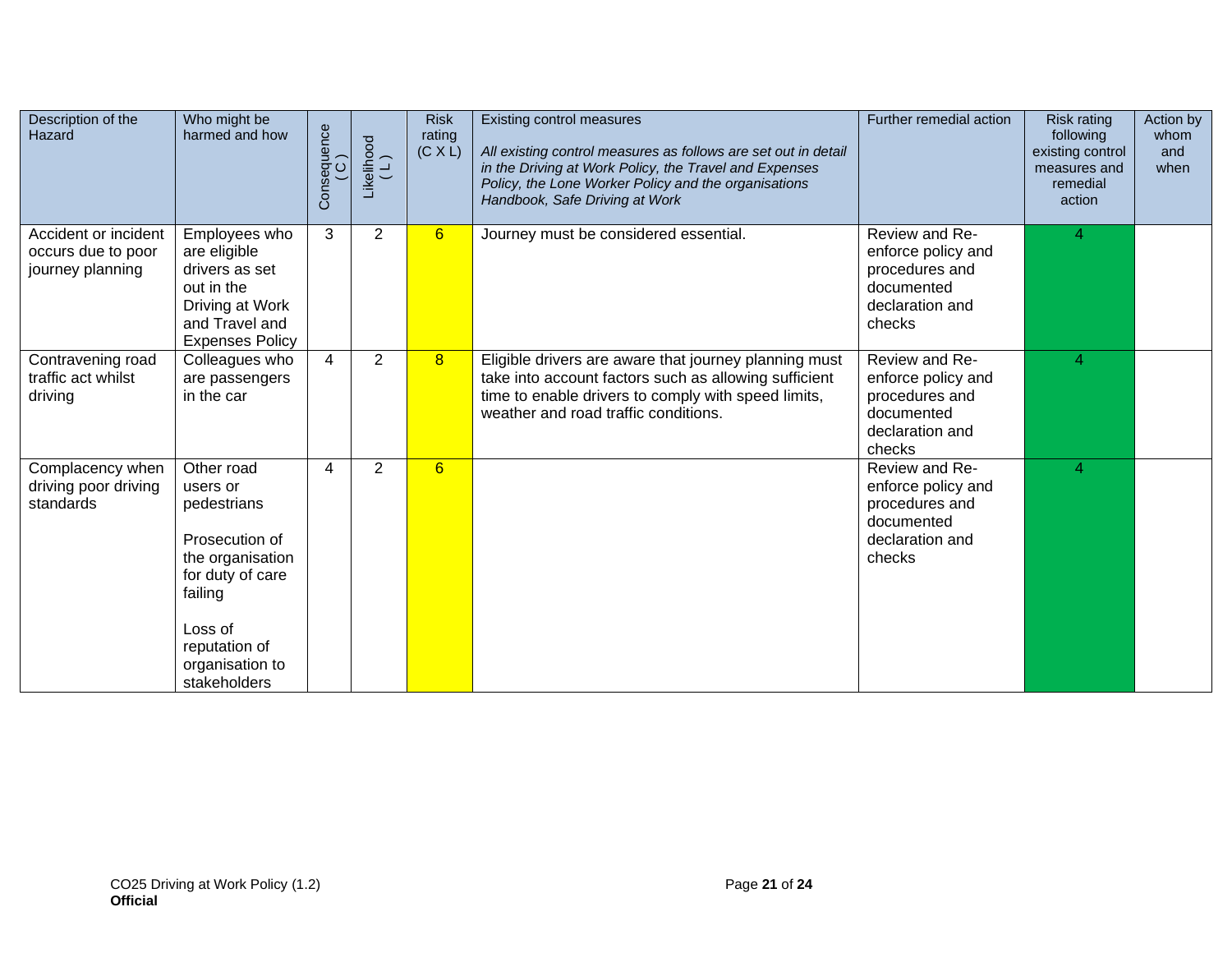| Description of the<br>Hazard                                                    | Who might be<br>harmed and how                                                                                               | Consequence<br>(C) | $\begin{array}{c} \text{Likelihood} \\ (\mathsf{L}) \end{array}$ | <b>Risk</b><br>rating<br>(C X L) | Existing control measures<br>All existing control measures as follows are set out in<br>detail in the Driving at Work Policy, the Travel and<br>Expenses Policy, the Lone Worker Policy and the<br>organisations Handbook, Safe Driving at Work                                                                                                                                                                    | Further remedial action                                                                        | <b>Risk rating</b><br>following<br>existing control<br>measures and<br>remedial<br>action | Action by<br>whom<br>and<br>when |
|---------------------------------------------------------------------------------|------------------------------------------------------------------------------------------------------------------------------|--------------------|------------------------------------------------------------------|----------------------------------|--------------------------------------------------------------------------------------------------------------------------------------------------------------------------------------------------------------------------------------------------------------------------------------------------------------------------------------------------------------------------------------------------------------------|------------------------------------------------------------------------------------------------|-------------------------------------------------------------------------------------------|----------------------------------|
| Eligible drivers<br>spending excessive<br>hours driving for<br>business purpose | Prosecution of<br>the organisation<br>for duty of care<br>failing                                                            | 4                  | $\overline{2}$                                                   | 6                                | Eligible drivers are aware that they must plan their<br>journey in advance, especially driving for long<br>periods where alternative transport should be<br>considered.<br>Eligible drivers must adhere to driving legislation<br>and safe driving guidance at all times.<br>All eligible drivers are aware of the standards<br>required to drive at work including tolerance and<br>concentration whilst driving. | Review and Re-<br>enforce policy and<br>procedures and<br>documented<br>declaration and checks | 4                                                                                         |                                  |
| Accident or incident<br>occurs due to poor<br>car maintenance                   | Loss of<br>reputation of<br>organisation to<br>stakeholders                                                                  | 4                  | $\overline{2}$                                                   | 6                                | All eligible drivers are aware of policy and<br>procedures to follow if accident or an incident<br>occurs.                                                                                                                                                                                                                                                                                                         | Review and Re-<br>enforce policy and<br>procedures and<br>documented<br>declaration and checks | 4                                                                                         |                                  |
| No pre-journey<br>checks carried out                                            | Employees who<br>are eligible<br>drivers as set<br>out in the<br>Driving at Work<br>and Travel and<br><b>Expenses Policy</b> | 4                  | $\overline{2}$                                                   | 6                                | All eligible drivers are aware of the need for pre-<br>journey preventative checks.<br>Risk assessment carried out on time spent by<br>eligible drivers driving for business purposes by<br>directorate.                                                                                                                                                                                                           | Review and Re-<br>enforce policy and<br>procedures and<br>documented<br>declaration and checks | 4                                                                                         |                                  |
| Car breakdown and<br>driver alone with<br>the car                               | Colleagues who<br>are passengers<br>in the car<br>Other road<br>users or<br>pedestrians                                      | 4                  | $\overline{2}$                                                   | $6\overline{6}$                  | All eligible drivers must follow lone worker and<br>personal safety guidelines.<br>Lease car holders have vehicle serviced annually<br>through Lease Company.<br>Eligible drivers are aware for the need of an annual<br>service to manufacturers specification.<br>All lease car drivers have access to a breakdown<br>service. All drivers using their own vehicle should<br>ensure they have breakdown cover.   | Review and Re-<br>enforce policy and<br>procedures and<br>documented<br>declaration and checks | 4                                                                                         |                                  |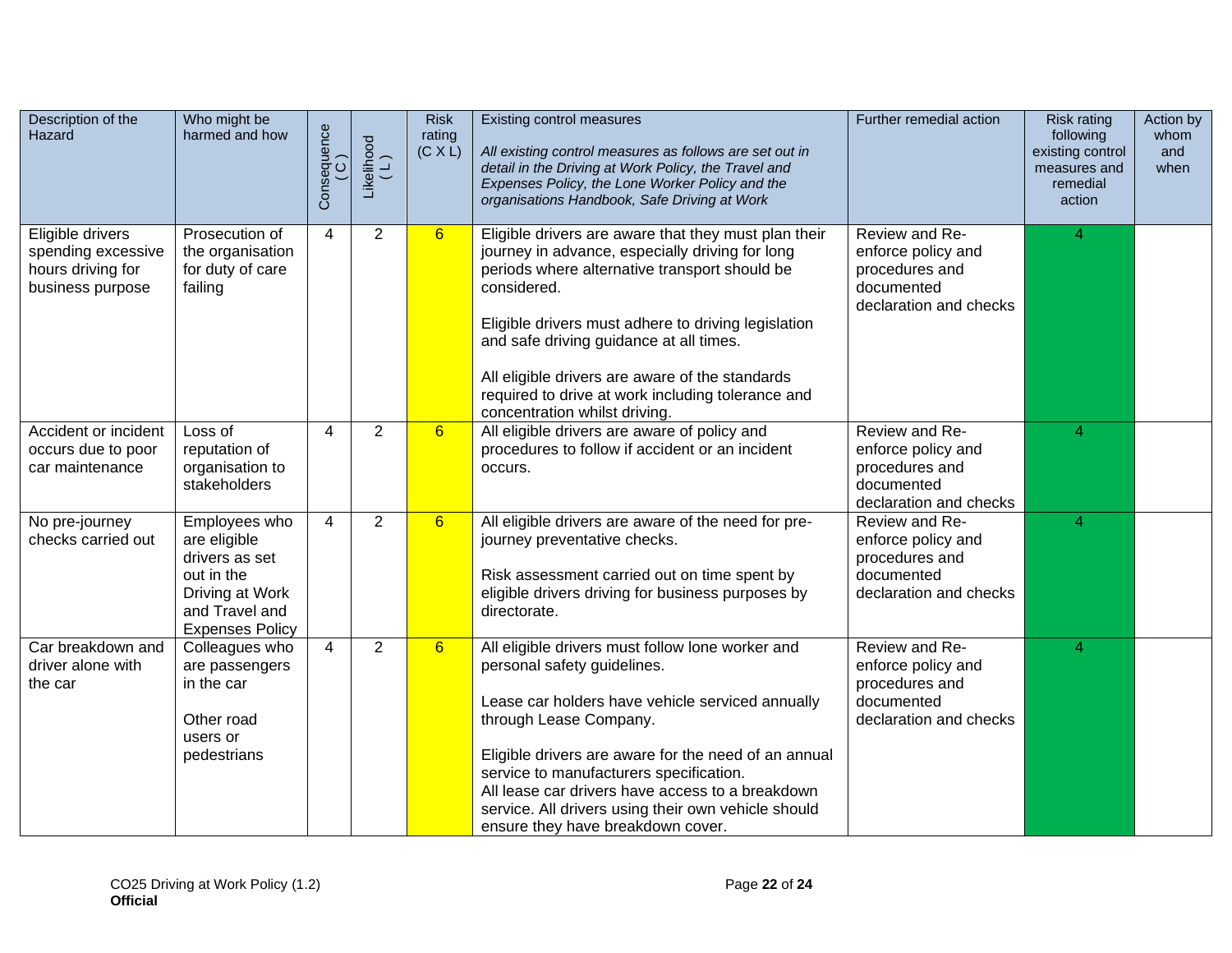#### **FITNESS TO DRIVE**

#### <span id="page-22-1"></span><span id="page-22-0"></span>**1. Pre-employment**

A copy of the individual's driving licence must be obtained prior to appointment and a pre-employment health assessment is required for all individuals, whose work requires them to drive at work.

#### **2. Review Health Assessments**

Will be required in the event of:

- Accident associated with driving;
- Absences from work due to ill health of 4 weeks or longer;
- Any absence from work due to ill health, which raise management concerns with reference to continuing fitness to drive safely;
- Where management has any basis of concern with reference to fitness to drive.

A qualified Occupational Health Nurse or Occupational Physician, following formal written request with referral details from the Line Manager, will undertake all health assessments. A written report will be provided to the Line Manager providing specific advice with reference to fitness to drive.

#### **3. Health Surveillance**

All drivers are required to inform their line manager immediately if their health has any impact on their ability to drive. Line managers should refer employees to the Occupational Health department where they deem it necessary e.g. where the employees condition / illness affects their driving at work for more than 4 weeks or longer.

Management will be formally notified of continuing fitness or otherwise.